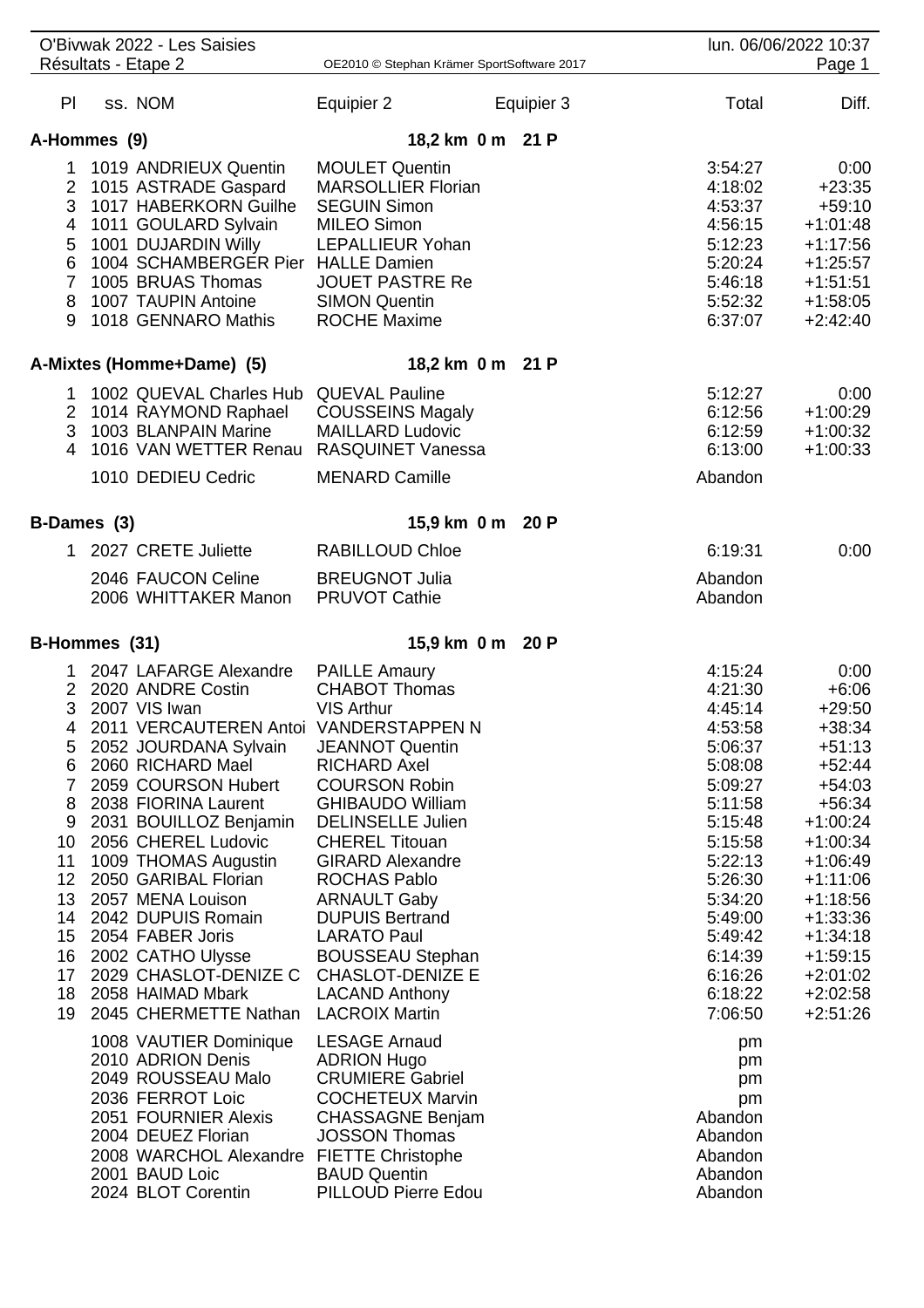|                                                                | O'Bivwak 2022 - Les Saisies<br>Résultats - Etape 2                                                                                                                                                                                                                                                                          | OE2010 © Stephan Krämer SportSoftware 2017                                                                                                                                                                                                                                                                         |            |         |                                                                                                                              | lun. 06/06/2022 10:37<br>Page 2                                                                                         |
|----------------------------------------------------------------|-----------------------------------------------------------------------------------------------------------------------------------------------------------------------------------------------------------------------------------------------------------------------------------------------------------------------------|--------------------------------------------------------------------------------------------------------------------------------------------------------------------------------------------------------------------------------------------------------------------------------------------------------------------|------------|---------|------------------------------------------------------------------------------------------------------------------------------|-------------------------------------------------------------------------------------------------------------------------|
| PI                                                             | ss. NOM                                                                                                                                                                                                                                                                                                                     | Equipier 2                                                                                                                                                                                                                                                                                                         | Equipier 3 |         | Total                                                                                                                        | Diff.                                                                                                                   |
| B-Hommes (31)                                                  |                                                                                                                                                                                                                                                                                                                             | 15,9 km 0 m 20 P                                                                                                                                                                                                                                                                                                   |            | (suite) |                                                                                                                              |                                                                                                                         |
|                                                                | 2003 DECLERCQ Florent<br>2012 FERRE N Gore-Joaki<br>2009 FERLIN Guillaume                                                                                                                                                                                                                                                   | <b>VERRAEST Thibaut</b><br><b>THIEMANN Romain</b><br><b>MINGAS Adrien</b>                                                                                                                                                                                                                                          |            |         | Abandon<br>Abandon<br>Abandon                                                                                                |                                                                                                                         |
|                                                                | B-Mixtes (Homme+Dame) (23)                                                                                                                                                                                                                                                                                                  | 15,9 km 0 m 20 P                                                                                                                                                                                                                                                                                                   |            |         |                                                                                                                              |                                                                                                                         |
| 3<br>4<br>5<br>6<br>7<br>8<br>9<br>10 <sup>°</sup>             | 1 2016 GASTINEAU Guillaum<br>2 2039 SOGNO Martin<br>2014 PRUD HOMME Mael<br>2035 DELENNE Camilla<br>2026 NEUILLY Bertrand<br>2028 ROCHET Antonine<br>2018 CAYEUX Amelie<br>2019 VIGNY Johanne<br>2055 BETRISEY Matmat<br>1006 TEYSSEDRE Marie                                                                               | <b>DURAND Marion</b><br><b>GOURRAT Agathe</b><br><b>RENOUF Sophie</b><br><b>DELENNE Tommy</b><br><b>NEUILLY Lea</b><br><b>GLORIEUX Quentin</b><br><b>TACK Franck</b><br><b>BOUCLIER Fabien</b><br><b>DEBERDT Kathelijne</b><br><b>DESBREST Romain</b>                                                              |            |         | 5:02:13<br>5:04:26<br>5:17:22<br>5:19:17<br>5:35:18<br>5:43:58<br>6:17:18<br>6:17:46<br>6:18:18<br>6:22:37                   | 0:00<br>$+2:13$<br>$+15:09$<br>$+17:04$<br>$+33:05$<br>$+41:45$<br>$+1:15:05$<br>$+1:15:33$<br>$+1:16:05$<br>$+1:20:24$ |
|                                                                | 2017 CRETE Angelique<br>2053 WANIN Arnaud<br>2043 GINTZBURGER Colas LAMM Hannah<br>2005 CATHO Heloise<br>2030 LELOUP Marine<br>2021 SOLTYSIAK Charlotte<br>2022 BERLAND Marine<br>2013 DELENNE Joanna<br>2015 GIRAUD Marion<br>2041 PRUNIER Geoffrey<br>2032 MANIERE Louis<br>2033 FROMENTON Cedric<br>2040 GIBELIN Nicolas | <b>SONNECK William</b><br><b>HURTREZ Heloise</b><br><b>RASTELLO Sebastien</b><br><b>SERSIRON Pierre</b><br><b>SOLTYSIAK Alexis</b><br><b>JOVET Tanguy</b><br><b>VIGOUROUX Hugo</b><br><b>PELTIE Bertrand</b><br><b>AIGON Pauline</b><br><b>GARDON Benedicte</b><br><b>FROMENTON Helene</b><br><b>TOQUE Aurelie</b> |            |         | pm<br>pm<br>pm<br>Abandon<br>Abandon<br>Abandon<br>Abandon<br>Abandon<br>Abandon<br>Abandon<br>Abandon<br>Abandon<br>Abandon |                                                                                                                         |
|                                                                | C-Jeune+ Vétéran (11)                                                                                                                                                                                                                                                                                                       | 14,1 km 0 m 16 P                                                                                                                                                                                                                                                                                                   |            |         |                                                                                                                              |                                                                                                                         |
| 1<br>$\overline{2}$<br>3<br>4<br>5<br>6<br>$\overline{7}$<br>8 | 3118 PARZYCH Mickael<br>3047 PERRIN Nans<br>3107 PARZYCH Jean Michel PARZYCH Tom<br>3084 LAROSE Eric<br>3021 BOILEAU Cyril<br>3131 JANOD Francois<br>3077 MARTIN Pascal<br>3099 TROCHUT Severin<br>9 3043 CHEVALIER Cedric<br>10 3104 MORER Richard                                                                         | LE BORGNE-CASTIL<br><b>PERRIN Liv</b><br><b>LAROSE Antoine</b><br><b>BOILEAU Allan</b><br>JANOD Jeromine<br><b>MARTIN Laura</b><br><b>TROCHUT Nathael</b><br><b>CHEVALIER Satine</b><br><b>MORER Yann</b>                                                                                                          |            |         | 4:25:16<br>4:25:39<br>4:31:41<br>4:35:33<br>4:51:41<br>5:12:17<br>5:34:13<br>5:34:38<br>6:04:19<br>6:08:28                   | 0:00<br>$+0:23$<br>$+6:25$<br>$+10:17$<br>$+26:25$<br>$+47:01$<br>$+1:08:57$<br>$+1:09:22$<br>$+1:39:03$<br>$+1:43:12$  |
|                                                                | 3145 TRAMOLAY Sebastien TRAMOLAY Soko                                                                                                                                                                                                                                                                                       |                                                                                                                                                                                                                                                                                                                    |            |         | pm                                                                                                                           |                                                                                                                         |
| C-Junior (3)                                                   |                                                                                                                                                                                                                                                                                                                             | 14,1 km 0 m 16 P                                                                                                                                                                                                                                                                                                   |            |         |                                                                                                                              |                                                                                                                         |
|                                                                | 1 3094 BRUNEL Nathan<br>2 3146 TRAMOLAY Leonard<br>3 3101 LEROY Manon                                                                                                                                                                                                                                                       | <b>CARLE Odin</b><br><b>HENNEQUIN Titouan</b><br><b>LOCATELLI Louane</b>                                                                                                                                                                                                                                           |            |         | 4:39:02<br>4:48:25<br>6:02:32                                                                                                | 0:00<br>$+9:23$<br>$+1:23:30$                                                                                           |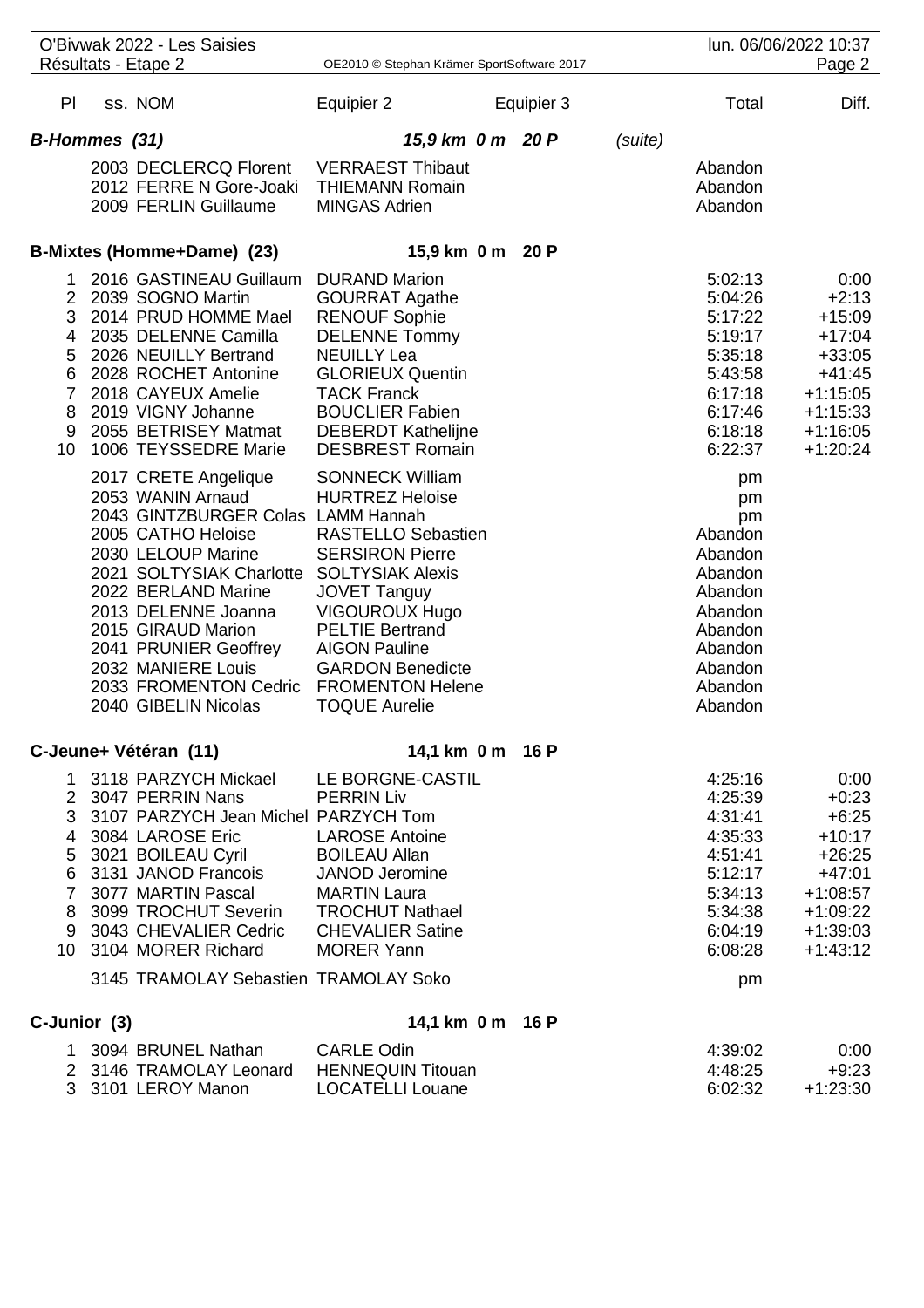|                     | O'Bivwak 2022 - Les Saisies<br>Résultats - Etape 2 | OE2010 © Stephan Krämer SportSoftware 2017       |                  |            |                    | lun. 06/06/2022 10:37<br>Page 3 |
|---------------------|----------------------------------------------------|--------------------------------------------------|------------------|------------|--------------------|---------------------------------|
|                     |                                                    |                                                  |                  |            |                    |                                 |
| PI                  | ss. NOM                                            | Equipier 2                                       |                  | Equipier 3 | Total              | Diff.                           |
| C-Dames (22)        |                                                    |                                                  | 14,1 km 0 m 16 P |            |                    |                                 |
| 1.                  | 3098 KONIECZNY Vanessa TROCHUT Melissa             |                                                  |                  |            | 4:44:35            | 0:00                            |
|                     | 2 3153 VULLIET Coline                              | <b>CHEDIN Sylvie</b>                             |                  |            | 4:44:59            | $+0:24$                         |
|                     | 3 3148 GAUDILLAT Maelle                            | <b>MERCIER Leslie</b>                            |                  |            | 4:56:49            | $+12:14$                        |
| 4<br>5              | 3091 CLERC Caroline<br>3019 ELIAS Pauline          | <b>GONET Janick</b><br><b>BLANC-TRANCHANT</b>    |                  |            | 5:11:01<br>5:17:16 | $+26:26$<br>$+32:41$            |
| 6                   | 3139 ARNOULD Marie                                 | <b>BOYER Romane</b>                              |                  |            | 5:55:19            | $+1:10:44$                      |
| $7^{\circ}$         | 3073 DEPOORTERE Camil NIQUET Marion                |                                                  |                  |            | 5:56:14            | $+1:11:39$                      |
|                     | 8 3114 VIARD Laurane                               | <b>GATTAZ Lucie</b>                              |                  |            | 6:01:47            | $+1:17:12$                      |
| 9                   | 3129 DURIX--MURIS Liv                              | <b>DENIAU Thaina</b>                             |                  |            | 6:08:21            | $+1:23:46$                      |
|                     | 10 3023 ORY Aline                                  | <b>DELORME Marine</b>                            |                  |            | 7:08:23            | $+2:23:48$                      |
| 11                  | 3005 CURT Nathalie                                 | <b>FALCONNET Lysiane</b>                         |                  |            | 7:43:58            | $+2:59:23$                      |
|                     | 2048 BOSSON Marine                                 | <b>BERNARD Caroline</b>                          |                  |            | pm                 |                                 |
|                     | 3048 MARTIN Maelys<br>3018 PENY Penelope           | <b>CROUTE Solene</b>                             |                  |            | Abandon<br>Abandon |                                 |
|                     | 3134 CATHERINE Nina                                | <b>TIZZONI Clarisse</b><br><b>HUMBERT Emma</b>   |                  |            | Abandon            |                                 |
|                     | 3053 LE GUYADEC Gabriell PALAPRAT Oriane           |                                                  |                  |            | Abandon            |                                 |
|                     | 3030 ANDRIOT Severine                              | <b>PONT Emma</b>                                 |                  |            | Abandon            |                                 |
|                     | 3093 PAUL Melody                                   | <b>LESUEUR Charlotte</b>                         |                  |            | Abandon            |                                 |
|                     | 2025 RUMIN Sophie                                  | <b>RUMIN Charlotte</b>                           |                  |            | Abandon            |                                 |
|                     | 3085 MAGAT-SAUNIER Arm GJURASEVIC Claire           |                                                  |                  |            | Abandon            |                                 |
|                     | 3100 FRANCE Laurine                                | <b>SERVAS Nolwenn</b>                            |                  |            | Abandon            |                                 |
|                     | nc 3152 ROCHETTE Claire                            | <b>PRADIGNAC Cecile</b>                          |                  |            | 6:10:23            | $+1:25:48$                      |
| C-Hommes (47)       |                                                    |                                                  | 14,1 km 0 m 16 P |            |                    |                                 |
| 1                   | 3127 ODILE Nicolas                                 | <b>ODILE Jules</b>                               |                  |            | 3:46:12            | 0:00                            |
|                     | 2 3141 SEIMBILLE Denis                             | <b>SCHUMACHER Thom</b>                           |                  |            | 4:23:33            | $+37:21$                        |
| 3 <sup>1</sup>      | 3050 GREFF Nicolas                                 | <b>BEGUINOT Alain</b>                            |                  |            | 4:24:40            | $+38:28$                        |
| $\overline{4}$<br>5 | 3070 BLONDEAU-TOINY C BLONDEAU Lenaic              |                                                  |                  |            | 4:38:27            | $+52:15$                        |
| 6                   | 3013 WINTENBERGER Oli<br>3046 ROUSSEL Damien       | <b>CHEVALIER Thibault</b><br>ROUSSEL Pierre Loui |                  |            | 4:43:41<br>4:47:15 | $+57:29$<br>+1:01:03            |
| $\overline{7}$      | 3080 HENRIO Ludovic                                | PREVOSTO Virgile                                 |                  |            | 4:48:34            | +1:02:22                        |
| 8                   | 3132 RADAL Thomas                                  | <b>DE CERTAINES Herv</b>                         |                  |            | 4:48:37            | $+1:02:25$                      |
| 9                   | 3051 LONGA Laurent                                 | <b>VERT Christian</b>                            |                  |            | 4:48:49            | $+1:02:37$                      |
| 10                  | 3068 GENISSEL Olivier                              | <b>GENISSEL Thibault</b>                         |                  |            | 4:48:52            | +1:02:40                        |
| 11                  | 3011 CHOTARD Philippe                              | AIT ARAB Ali                                     |                  |            | 4:49:20            | $+1:03:08$                      |
| 12                  | 3031 GAUFILLET Pierre                              | <b>MASSON Philippe</b>                           |                  |            | 4:52:05            | $+1:05:53$                      |
| 13                  | 3038 GRANGEOT Romain                               | ROCHAS Jonathan                                  |                  |            | 4:53:02            | $+1:06:50$                      |
| 14<br>15            | 3112 MEJEAN Paul<br>3062 BUSSY Clement             | <b>ALAIZE Julian</b><br><b>GANDON Thomas</b>     |                  |            | 4:56:19<br>4:58:45 | $+1:10:07$<br>$+1:12:33$        |
| 16                  | 3083 BANULS Thomas                                 | <b>BANULS Romain</b>                             |                  |            | 5:06:32            | $+1:20:20$                      |
| 17                  | 3016 LAVENANT Victor                               | <b>LAVENANT Hugues</b>                           |                  |            | 5:07:09            | $+1:20:57$                      |
| 18                  | 3057 MALET Christophe                              | <b>MASSERON Sebastie</b>                         |                  |            | 5:08:30            | $+1:22:18$                      |
| 19                  | 3113 GAUDIN Mathias                                | <b>MERLE Kevin</b>                               |                  |            | 5:09:03            | $+1:22:51$                      |
| 20                  | 3126 PAUL Antoine                                  | <b>AMICE William</b>                             |                  |            | 5:12:18            | $+1:26:06$                      |
| 21                  | 3108 LIOCHON Vivien                                | <b>GAUDIN Nicolas</b>                            |                  |            | 5:24:21            | $+1:38:09$                      |
| 22                  | 3064 FALLONE Nicolas                               | <b>SAINT-CAST Thibaut</b>                        |                  |            | 5:32:09            | $+1:45:57$                      |
| 23                  | 3029 VERVIER Frederic                              | <b>HERVE Corentin</b>                            |                  |            | 5:32:54            | $+1:46:42$                      |
| 24<br>25            | 3102 LEFEVRE Alexandre<br>2034 BOLEAT Baptiste     | LE MEZO Mathieu<br><b>BOLEAT Paul</b>            |                  |            | 5:44:59<br>5:45:29 | $+1:58:47$<br>$+1:59:17$        |
| 26                  | 3066 HUREAU Fabrice                                | <b>PELLETIER Gregory</b>                         |                  |            | 5:52:06            | $+2:05:54$                      |
| 27                  | 3109 ZIFFEL Francois                               | JACOB Alexandre                                  |                  |            | 5:53:28            | $+2:07:16$                      |
| 28                  | 3150 MAURAS Benjamin                               | <b>HARTER Maxime</b>                             |                  |            | 6:01:32            | $+2:15:20$                      |
| 29                  | 3015 BRULE Guillaume                               | <b>LECOMTE Thomas</b>                            |                  |            | 6:03:57            | $+2:17:45$                      |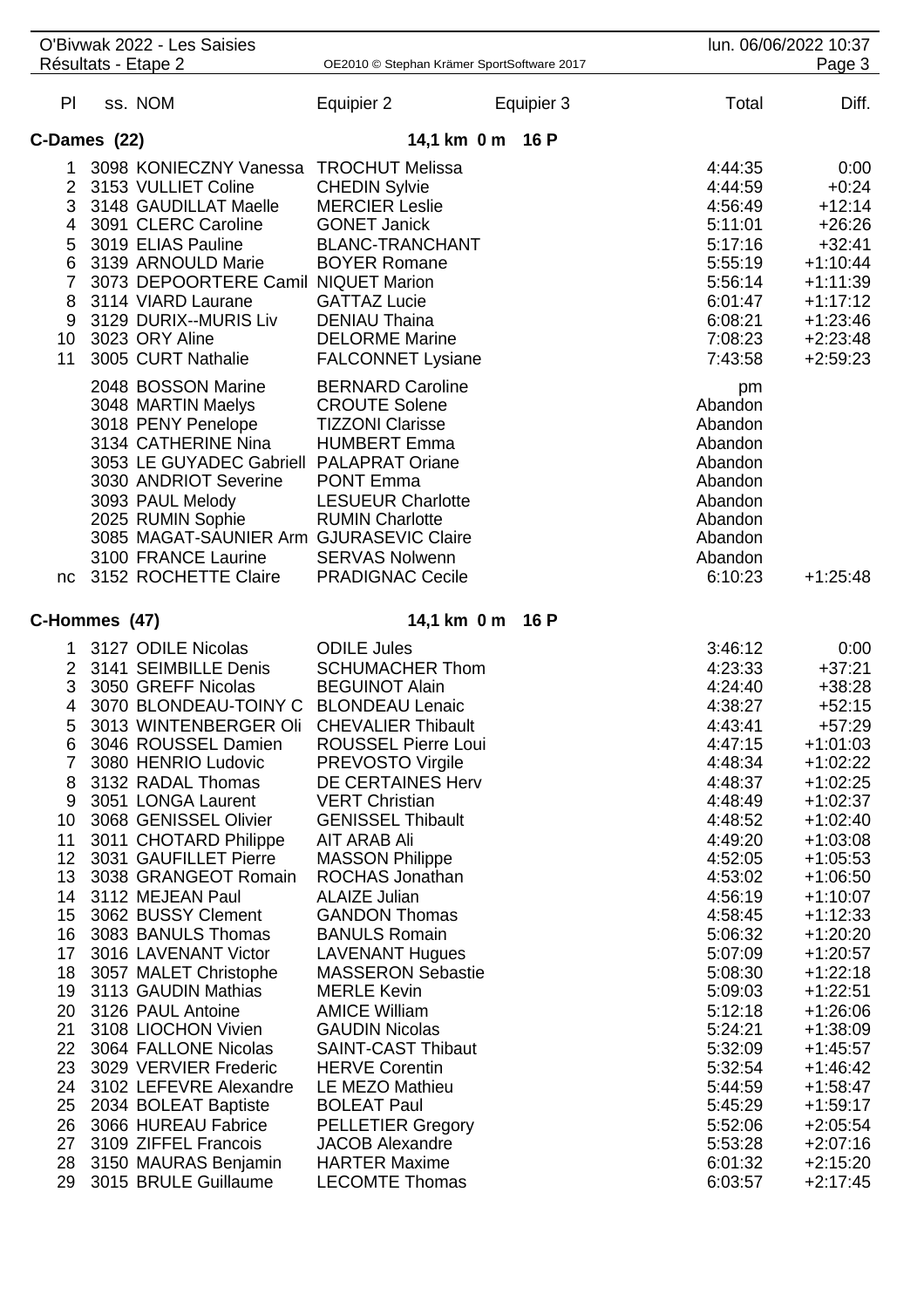|                | O'Bivwak 2022 - Les Saisies<br>Résultats - Etape 2 | OE2010 © Stephan Krämer SportSoftware 2017 |            |         |         | lun. 06/06/2022 10:37<br>Page 4 |
|----------------|----------------------------------------------------|--------------------------------------------|------------|---------|---------|---------------------------------|
| PI.            | ss. NOM                                            | Equipier 2                                 | Equipier 3 |         | Total   | Diff.                           |
|                |                                                    |                                            |            |         |         |                                 |
| C-Hommes (47)  |                                                    | 14,1 km 0 m 16 P                           |            | (suite) |         |                                 |
| 30             | 3035 LOGE Paul                                     | LE BIGOT Ludovic                           |            |         | 6:10:36 | $+2:24:24$                      |
| 31             | 3115 DUFRENOY Olivier                              | <b>THEVENART Johann</b>                    |            |         | 6:17:56 | $+2:31:44$                      |
|                | 32 3026 PEILLON Eric                               | <b>FRELOT Nathan</b>                       |            |         | 6:23:40 | $+2:37:28$                      |
|                | 33 3054 DEUTSCH Matthias                           | <b>ROMANET Leo</b>                         |            |         | 6:23:42 | $+2:37:30$                      |
|                | 34 3024 DIDELOT Ludovic                            | <b>DIDELOT Nathan</b>                      |            |         | 6:56:04 | $+3:09:52$                      |
|                | 1012 REZE Baptiste                                 | <b>HUYGHE Guillaume</b>                    |            |         | pm      |                                 |
|                | 3027 TOURTELIER Louan LEGAIT Antoine               |                                            |            |         | pm      |                                 |
|                | 3061 MARECHAL Camille                              | <b>MARECHAL Justin</b>                     |            |         | pm      |                                 |
|                | 3006 PARDO Pierre-Emma DIANOUX Vincent             |                                            |            |         | Abandon |                                 |
|                | 3025 CAUMARTIN Gauthier LAPERSONNE Jerem           |                                            |            |         | Abandon |                                 |
|                | 3040 CORBI Francois                                | <b>ANDRE Stephane</b>                      |            |         | Abandon |                                 |
|                | 3149 BONIVIN Jordan                                | <b>CAZALY Colin</b>                        |            |         | Abandon |                                 |
|                | 3082 GRUSELLE Wilfried                             | <b>CLEMENT Thierry</b>                     |            |         | Abandon |                                 |
|                | 3056 DOUBLE Vincent                                | <b>GREA Matteo</b>                         |            |         | Abandon |                                 |
|                | 3004 PETITEAU Johan                                | <b>DANET Gautier</b>                       |            |         | Abandon |                                 |
|                | 3097 NARKISSIAN Maxime DIBLING Olivier             |                                            |            |         | Abandon |                                 |
|                | 3096 THIVIYANATHAN Anno KABA Teo                   |                                            |            |         | Abandon |                                 |
|                | 2044 BURNICHON Baptiste FERRARI-BOYER Ale          |                                            |            |         | Abandon |                                 |
|                |                                                    |                                            |            |         |         |                                 |
|                | C-Mixtes (Homme+Dame) (52)                         | 14,1 km 0 m 16 P                           |            |         |         |                                 |
| $\mathbf 1$    | 3002 DROIN Solene                                  | PASCAL Benjamin                            |            |         | 3:47:35 | 0:00                            |
|                | 2 3017 JOURJON Julien                              | <b>PADEL Karine</b>                        |            |         | 3:57:02 | $+9:27$                         |
|                | 3 3090 ANDRIEUX Xavier                             | <b>ROUSSEL Anne</b>                        |            |         | 4:07:10 | $+19:35$                        |
| $\overline{4}$ | 3042 BORDET Pierre                                 | <b>DUBOIS Anne-Lise</b>                    |            |         | 4:13:52 | $+26:17$                        |
| 5              | 3122 VANNIER Emie                                  | AINSEBA Zakary                             |            |         | 4:27:30 | $+39:55$                        |
| 6              | 3123 VUILLEMARD Jeremy VUILLEMARD Marie            |                                            |            |         | 4:32:19 | $+44:44$                        |
| $\overline{7}$ | 3075 PETINON Christine                             | <b>PETINON Guy</b>                         |            |         | 4:32:25 | $+44:50$                        |
| 8              | 3067 MORLON Marie                                  | <b>MORLON Jean-Franc</b>                   |            |         | 4:37:13 | $+49:38$                        |
| 9              | 3117 BOISSONNET Nicolas BOISSONNET Lilou           |                                            |            |         | 4:49:24 | $+1:01:49$                      |
| 10             | 3142 LOUISON Bruno                                 | <b>BERNAUD Claire</b>                      |            |         | 4:49:56 | $+1:02:21$                      |
| 11             | 3121 BALLAS Valentin                               | <b>BALLAS Fanny</b>                        |            |         | 4:50:12 | $+1:02:37$                      |
| 12             | 3081 DELINSELLE Charlott DIRAISON Gael             |                                            |            |         | 4:52:16 | $+1:04:41$                      |
| 13             | 3041 HENNO Aurelien                                | <b>AUSSOURD Marie</b>                      |            |         | 4:52:57 | $+1:05:22$                      |
| 14             | 3095 GRANJON Cecile                                | <b>GRANJON Dominique</b>                   |            |         | 4:55:00 | $+1:07:25$                      |
| 15             | 3074 DUVAL Angelique                               | <b>LIMON Benoit</b>                        |            |         | 5:04:36 | $+1:17:01$                      |
| 16             | 3028 SALETTE Arnaud                                | <b>SALAGER Estelle</b>                     |            |         | 5:05:18 | $+1:17:43$                      |
| 17             | 3133 SEVEQUE Matthieu                              | <b>KOLMERSCHLAG Lis</b>                    |            |         | 5:12:07 | $+1:24:32$                      |
|                | 18 3124 BREGNAC Olivier                            | <b>BREGNAC Aurore</b>                      |            |         | 5:15:44 | $+1:28:09$                      |
|                | 19 3032 PERRIER Emilie                             | <b>FRAGNOL Leo</b>                         |            |         | 5:20:41 | $+1:33:06$                      |
| 20             | 3065 DUCHENE Elodie                                | <b>RAISON Romain</b>                       |            |         | 5:27:45 | $+1:40:10$                      |
| 21             | 3072 PAGET Emma                                    | <b>BRAHIER Jonathan</b>                    |            |         | 5:33:57 | $+1:46:22$                      |
|                | 22 3063 GIRE Florie                                | <b>GIRE Sylvain</b>                        |            |         | 5:34:39 | $+1:47:04$                      |
|                | 23 3012 FRAIN COMBANAIRE JAYLES Romain             |                                            |            |         | 5:38:39 | $+1:51:04$                      |
| 24             | 3034 PFLIEGER Oceane                               | <b>ARNOULD Louis</b>                       |            |         | 5:54:17 | $+2:06:42$                      |
| 25             | 3154 DUCAS Louis                                   | <b>DUCAS Melie</b>                         |            |         | 6:01:51 | $+2:14:16$                      |
| 26             | 3033 GRALL Louise                                  | <b>GRALL Pierre</b>                        |            |         | 6:02:24 | $+2:14:49$                      |
| 27             | 3087 FOL Thierry                                   | <b>FOL-RIBET Helene</b>                    |            |         | 6:05:30 | $+2:17:55$                      |
| 28             | 3151 MONOT Apolline                                | MASMIQUEL Theo                             |            |         | 6:10:45 | $+2:23:10$                      |
| 29             | 3059 ARMAND Manon                                  | <b>LENAERTS Olivier</b>                    |            |         | 6:10:52 | $+2:23:17$                      |
| 30             | 3076 BAILLET Laetitia                              | <b>BAILLET Arnaud</b>                      |            |         | 6:22:03 | $+2:34:28$                      |
| 31             | 3086 BIGOT Pierre                                  | <b>BIGOT Jeanne</b>                        |            |         | 6:22:50 | $+2:35:15$                      |
| 32             | 3136 BEDAGUE Charlotte                             | <b>GIGNOUX Alizee</b>                      |            |         | 6:24:43 | $+2:37:08$                      |
| 33             | 3060 BOUCLIER Valerie                              | <b>VIGNY Serge</b>                         |            |         | 6:32:49 | $+2:45:14$                      |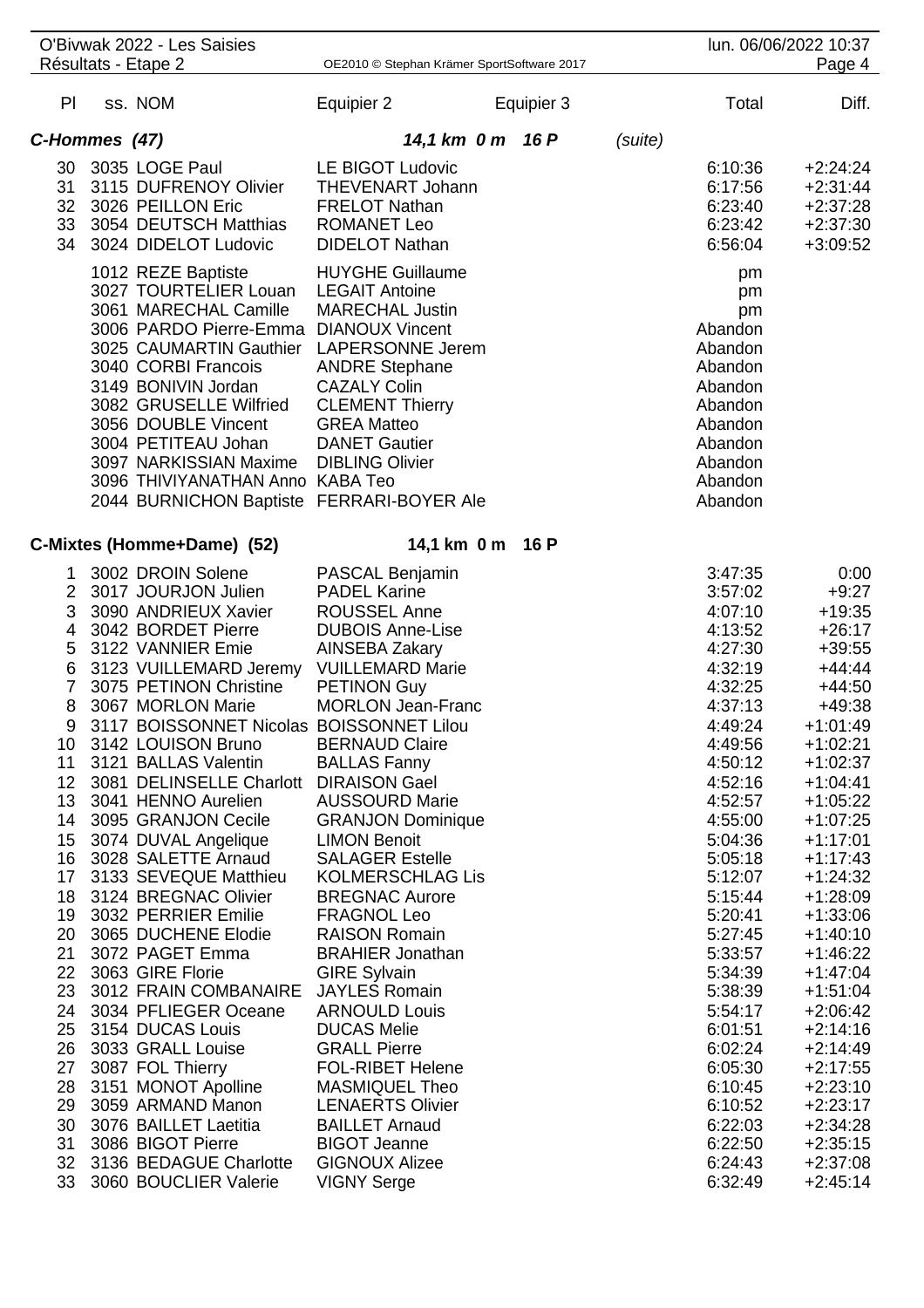| O'Bivwak 2022 - Les Saisies<br>Résultats - Etape 2<br>OE2010 © Stephan Krämer SportSoftware 2017                                                                                                         |                                                                                                                                                                                                                                                                                                                                                                                                                                                                                                                                                                                                                                                                                                                                                                                                                                                                                                                                                                                                                                  |                                                                                                                                                                                                                                                                                                                                                                                                                                                                                                                                                                                                                                                                                                                                                                                                                                                                                                                                                                                                              | lun. 06/06/2022 10:37<br>Page 5                                                                                                                                                                                                                                                                                                                                                                                                                                                                                                                                                                                                                                              |
|----------------------------------------------------------------------------------------------------------------------------------------------------------------------------------------------------------|----------------------------------------------------------------------------------------------------------------------------------------------------------------------------------------------------------------------------------------------------------------------------------------------------------------------------------------------------------------------------------------------------------------------------------------------------------------------------------------------------------------------------------------------------------------------------------------------------------------------------------------------------------------------------------------------------------------------------------------------------------------------------------------------------------------------------------------------------------------------------------------------------------------------------------------------------------------------------------------------------------------------------------|--------------------------------------------------------------------------------------------------------------------------------------------------------------------------------------------------------------------------------------------------------------------------------------------------------------------------------------------------------------------------------------------------------------------------------------------------------------------------------------------------------------------------------------------------------------------------------------------------------------------------------------------------------------------------------------------------------------------------------------------------------------------------------------------------------------------------------------------------------------------------------------------------------------------------------------------------------------------------------------------------------------|------------------------------------------------------------------------------------------------------------------------------------------------------------------------------------------------------------------------------------------------------------------------------------------------------------------------------------------------------------------------------------------------------------------------------------------------------------------------------------------------------------------------------------------------------------------------------------------------------------------------------------------------------------------------------|
|                                                                                                                                                                                                          |                                                                                                                                                                                                                                                                                                                                                                                                                                                                                                                                                                                                                                                                                                                                                                                                                                                                                                                                                                                                                                  |                                                                                                                                                                                                                                                                                                                                                                                                                                                                                                                                                                                                                                                                                                                                                                                                                                                                                                                                                                                                              | Diff.                                                                                                                                                                                                                                                                                                                                                                                                                                                                                                                                                                                                                                                                        |
|                                                                                                                                                                                                          |                                                                                                                                                                                                                                                                                                                                                                                                                                                                                                                                                                                                                                                                                                                                                                                                                                                                                                                                                                                                                                  | (suite)                                                                                                                                                                                                                                                                                                                                                                                                                                                                                                                                                                                                                                                                                                                                                                                                                                                                                                                                                                                                      |                                                                                                                                                                                                                                                                                                                                                                                                                                                                                                                                                                                                                                                                              |
|                                                                                                                                                                                                          |                                                                                                                                                                                                                                                                                                                                                                                                                                                                                                                                                                                                                                                                                                                                                                                                                                                                                                                                                                                                                                  |                                                                                                                                                                                                                                                                                                                                                                                                                                                                                                                                                                                                                                                                                                                                                                                                                                                                                                                                                                                                              | $+2:48:05$<br>$+2:53:27$<br>$+2:53:56$<br>$+3:20:56$<br>$+3:55:42$                                                                                                                                                                                                                                                                                                                                                                                                                                                                                                                                                                                                           |
| <b>PALLY Adrien</b><br><b>LEPINE Hanae</b>                                                                                                                                                               |                                                                                                                                                                                                                                                                                                                                                                                                                                                                                                                                                                                                                                                                                                                                                                                                                                                                                                                                                                                                                                  |                                                                                                                                                                                                                                                                                                                                                                                                                                                                                                                                                                                                                                                                                                                                                                                                                                                                                                                                                                                                              |                                                                                                                                                                                                                                                                                                                                                                                                                                                                                                                                                                                                                                                                              |
|                                                                                                                                                                                                          |                                                                                                                                                                                                                                                                                                                                                                                                                                                                                                                                                                                                                                                                                                                                                                                                                                                                                                                                                                                                                                  |                                                                                                                                                                                                                                                                                                                                                                                                                                                                                                                                                                                                                                                                                                                                                                                                                                                                                                                                                                                                              |                                                                                                                                                                                                                                                                                                                                                                                                                                                                                                                                                                                                                                                                              |
| <b>BASSET Tess</b><br><b>GOVIN Marion</b><br><b>CROUTZ Alex</b><br><b>CARITEY Lucie</b><br><b>RENY Camille</b><br><b>CHANAL Cloe</b><br><b>JAN Marion</b><br><b>MOALI Ophelie</b><br><b>BROISIN Lisa</b> |                                                                                                                                                                                                                                                                                                                                                                                                                                                                                                                                                                                                                                                                                                                                                                                                                                                                                                                                                                                                                                  |                                                                                                                                                                                                                                                                                                                                                                                                                                                                                                                                                                                                                                                                                                                                                                                                                                                                                                                                                                                                              | 0:00<br>$+5:19$<br>$+9:51$<br>$+17:35$<br>$+20:11$<br>$+24:18$<br>$+33:23$<br>$+40:07$<br>$+45:44$<br>$+47:26$<br>$+49:13$<br>$+54:40$<br>$+1:00:18$<br>$+1:00:45$<br>$+1:01:03$<br>$+1:11:12$<br>$+1:12:28$<br>$+1:18:50$<br>$+1:19:29$<br>$+1:19:54$<br>$+1:23:38$<br>$+1:30:31$<br>$+1:35:00$<br>$+1:36:01$<br>$+1:37:56$<br>$+1:42:36$<br>$+1:44:13$<br>$+1:44:32$<br>$+1:45:46$<br>$+1:47:54$<br>$+1:52:31$                                                                                                                                                                                                                                                             |
|                                                                                                                                                                                                          | Equipier 2<br>C-Mixtes (Homme+Dame) (52)<br>3036 GEORGES Jean-Yves GRAS Fanny<br>35 3001 VAUPRE Solenn<br>36 3092 TAURISSON Claire<br>38 3147 CHOLET Benjamin<br>3128 DUFRENE Maud<br>3089 LAPERGUE Fabrice<br>3037 BOUCE Angelique<br>3071 LACHAT Nathalie<br>3105 BERLAND Alizee<br>3039 DEGORS Marine<br>3049 ZENEVRE Manuel<br>3007 NABONNE Philippe<br>3014 SCATOLI Paolo<br>3079 LOSCUL Benoist<br>3045 GEORGET Clement<br>3055 FRANCOISE Lucas<br>3119 PARISOT Claire<br>3022 LAURENT Guillaume<br>3 4267 LOCATELLI Murielle<br>4327 CONTAMIN Lauriane<br>4230 GRANJON Isaline<br>4188 GOVIN Amandine<br>4197 LETERME Elise<br>4298 COLOMBIER Alexia<br>4310 LE GALL Lenaig<br>4235 MARTEL Marianne<br>4125 BRONCHART Magali<br>4165 MOREL Dominique<br>4103 COHEN Camila<br>20 4203 VAULEON Mathilde<br>22 4323 HAGEN Camille<br>23 4222 CAUCHARD Anne<br>24 4122 ASLAHE Isabelle<br>4176 SRITHAMMAVANH Lyn BENSAID Baya<br>4109 REFFET Frederique<br>4284 COUCHOT Solene<br>4289 PORTIER Emilie<br><b>RISSOAN Lucie</b> | <b>SALOMON Claire</b><br><b>FOURNIER Sebastien</b><br>37 3020 PELLETIER Geneviev PELLETIER Luc<br><b>GOURDON Aurelie</b><br><b>TROCQ Tanguy</b><br><b>LAPERGUE Florence</b><br><b>BOULARAN Paul</b><br><b>GERARD Christian</b><br><b>DUCOMBS Guillaume</b><br><b>JOUCLA Patricia</b><br><b>NABONNE Sylvie</b><br><b>LISON Marie Pierre</b><br><b>MEIGNIEN Marie</b><br><b>BERLAND Noeline</b><br><b>DU TERTRE Wallera</b><br><b>LAURENT Flavie</b><br><b>RAUTURIER Camille</b><br>POCHET Albane<br><b>MEYER Coralline</b><br><b>GABRIE Marylou</b><br><b>GRANJON Noemie</b><br><b>LETERME Augustine</b><br><b>DEFRANCA Marie</b><br><b>ZUBER Guillemette</b><br><b>HECQUET Emilie</b><br>4163 BERTOIA Marie Pierre LAGORS Floriane<br><b>MARTELAT Anne</b><br>JALALE Mahjouba<br>19 4243 RAGOUGNEAU Angeli CHASSAGNEUX Agat<br><b>LE GRAET Awen</b><br><b>VALDENAIRE Morgan</b><br><b>GUILLERME Aurelie</b><br><b>REVAUX Sophie</b><br><b>PLAGNOL Fabienne</b><br>SALLEFRANQUE May<br><b>REYNAUD Justine</b> | Total<br>Equipier 3<br>14,1 km 0 m 16 P<br>6:35:40<br>6:41:02<br>6:41:31<br>7:08:31<br>7:43:17<br>pm<br>pm<br>pm<br>Abandon<br>Abandon<br>Abandon<br>Abandon<br>Abandon<br>Abandon<br>Abandon<br>Abandon<br>Abandon<br>Abandon<br>Abandon<br>12,1 km 0 m 16 P<br>3:20:06<br>3:25:25<br>3:29:57<br>3:37:41<br>3:40:17<br>3:44:24<br>3:53:29<br>4:00:13<br>4:05:50<br>4:07:32<br>4:09:19<br>4:14:46<br>4:20:24<br>4:20:51<br>4:21:09<br>4:31:18<br>4:32:34<br>4:38:56<br>4:39:35<br>4:40:00<br>4:43:44<br>4:50:37<br>4:55:06<br>4:56:07<br>4:58:02<br>5:02:42<br>5:04:19<br>5:04:38<br>5:05:52<br>5:08:00<br>5:12:37<br>4315 LAUREN Mosdale<br><b>GODART Soisic</b><br>5:12:45 |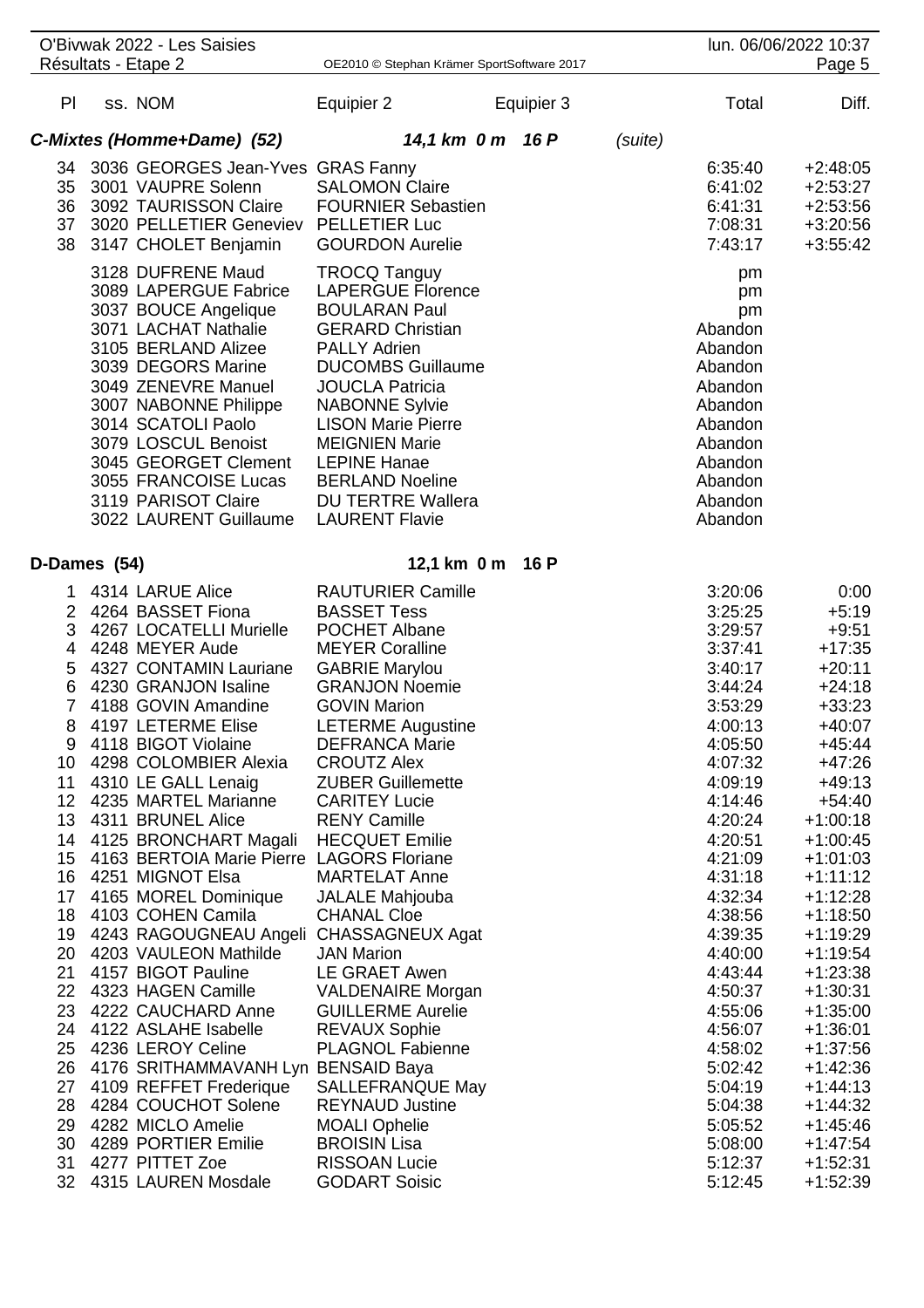| ss. NOM<br>Total<br>Diff.<br>PI.<br>Equipier 2<br>Equipier 3<br>12,1 km 0 m 16 P<br>D-Dames (54)<br>(suite)<br>33 4179 ESNAULT Mylene<br><b>DESCHAMPS Joelle</b><br>5:20:03<br>$+1:59:57$<br>34 4148 PESCH Lucile<br><b>CHARTRAIN Amelie</b><br>5:35:22<br>$+2:15:16$<br>35 4249 OUVRIER NEYRET Je NONO Sandra<br>5:39:32<br>$+2:19:26$<br>36 4208 BOLZER Veronique<br>RAGAZZI Isabelle<br>5:39:57<br>$+2:19:51$<br>37 4102 GAIGE Axelle<br><b>GAIGE Laure</b><br>$+2:25:19$<br>5:45:25<br>38 4114 BULTEAU Florence<br><b>LASSAIGNE Alice</b><br>$+2:37:42$<br>5:57:48<br>39 4246 SAVIDAN Amelie<br>$+2:39:22$<br><b>PATUREL Cecile</b><br>5:59:28<br>40 4247 PONNELLE Anne-Cec PONNELLE Marie-Lau<br>$+2:39:26$<br>5:59:32<br>41 4142 FONTANIERE Sandra RUPTIER Charlotte<br>$+2:42:52$<br>6:02:58<br>42 4255 DELATTRE Emeline<br><b>RIETHMULLER Solen</b><br>6:15:23<br>$+2:55:17$<br><b>ROUX Solene</b><br>43 4281 LOMBARD Alice<br>$+2:55:49$<br>6:15:55<br>44 4169 LANGLAIS Marie-Line JOUAULT Clemence<br>6:17:42<br>$+2:57:36$<br>45 4283 TOMIETTO Maelisse<br><b>MOULIN Heloise</b><br>6:50:02<br>$+3:29:56$<br>4228 RYCKEWAERT Caroli SAINTQUENTIN Delp<br>pm<br>4119 LEBRETON Alice<br><b>DAVROUX Clemence</b><br>pm<br>4123 SORDET Claire<br><b>SORDET Anne</b><br>pm<br>4146 ROZIER Vero<br><b>PIMENTEL Dorothee</b><br>pm<br>4172 BUISSON ATES Zuhal LE BRUCHEC Aurelie<br>pm<br>4171 THOMAS Carole<br><b>MINJOLLET Estelle</b><br>pm<br>Abandon<br>3135 SIMONIE Clarisse<br><b>GUELIN Julie</b><br>4156 HERY Romane<br><b>HUCK Camille</b><br>Abandon<br>nc 4304 KIENNEMANN Perine<br><b>KIENNEMANN Lise</b><br>pm<br>D-Hommes (52)<br>12,1 km 0 m 16 P<br>4182 SUSIN Cedric<br><b>PIERRE Julien</b><br>2:55:32<br>0:00<br>1<br>2 4266 BEHRA Eric<br><b>BEHRA Max</b><br>2:57:44<br>$+2:12$<br>3 4213 JOLLY Andy<br>ALLOT CAUCHARD B<br>3:02:08<br>$+6:36$<br>4 4221 INIESTA Laurent<br><b>BENOIT Jeremy</b><br>$+7:26$<br>3:02:58<br>5<br>4265 COURTIADE-VANIN J DEVEAUX Gedeon<br>3:09:32<br>$+14:00$<br>4215 JOLLY Frederic<br><b>JOLLY Sylvain</b><br>3:12:03<br>$+16:31$<br>$\overline{7}$<br>4317 SEVIN Adrien<br><b>REMY Didier</b><br>3:14:26<br>$+18:54$<br>4309 ROLIN Christophe<br><b>ROLIN Jerome</b><br>$+21:12$<br>8<br>3:16:44<br>4232 AMY Julien<br><b>GAGET Eneric</b><br>9<br>3:17:57<br>$+22:25$<br>4135 TOURBIER Vincent<br><b>POSSICH Guillaume</b><br>$+23:53$<br>10<br>3:19:25<br>4291 DOLLEANS Alexandre LE GUEVELLOU Lilia<br>3:24:02<br>$+28:30$<br>11<br>4181 CHIERICI Piero<br>12 <sub>2</sub><br><b>DEBAT Pascal</b><br><b>DEBAT Pascal</b><br>$+36:24$<br>3:31:56<br>4152 DELAUNAY Antoine<br><b>TURIN Arnaud</b><br>$+36:28$<br>13<br>3:32:00<br>14<br>4308 MAILLOCHEAU Vince MAILLOCHEAU Coren<br>3:35:20<br>$+39:48$<br>4201 DALENS Guillaume<br><b>BONNAUD Bertrand</b><br>$+43:14$<br>15 <sub>2</sub><br>3:38:46<br>4239 FOURNEL Sebastien PERRET Olivier<br>$+53:22$<br>16<br>3:48:54<br>17 4320 LLONCH Guillaume<br><b>ROUSTAN Boris</b><br>3:49:21<br>$+53:49$<br>4105 VERDEIL Olivier<br>18<br><b>VERDEIL Tom</b><br>3:52:40<br>$+57:08$<br>4205 ANSEL Theo<br><b>COPPEE Fabien</b><br>3:54:32<br>$+59:00$<br>19<br><b>MARTY Virgile</b><br>4337 MARTY Sylvain<br>20<br>3:55:05<br>$+59:33$<br>21<br>4238 JULIEN Remy<br><b>BOITEAU Pierre-Em</b><br>4:01:58<br>$+1:06:26$<br>22<br>4303 VINCENT Martin<br><b>GIRAUD Constant</b><br>4:04:34<br>$+1:09:02$<br>23<br>4234 DAUTREY Thomas<br><b>BAYET Jean-Denis</b><br>4:16:02<br>$+1:20:30$<br>24<br>4117 FUCHS Jean-Francois DELMAS Christian<br>$+1:21:18$<br>4:16:50<br>25<br>4144 POULAIN Thomas<br><b>RAYBAUD Vincent</b><br>$+1:24:13$<br>4:19:45<br>2037 FEAU Stephane<br>26<br><b>BOURMAULT Vincent</b><br>4:26:27<br>$+1:30:55$<br>4168 ADAM Olivier<br><b>ADAM Michael</b><br>4:29:59<br>27<br>+1:34:27<br>28<br>4204 ANSEL Pascal<br><b>MICHELOT Laurent</b><br>4:37:08<br>+1:41:36<br>4216 COPPEE Vincent<br><b>BREDOW Christophe</b><br>4:37:36<br>$+1:42:04$<br>29 | Résultats - Etape 2 | O'Bivwak 2022 - Les Saisies | OE2010 © Stephan Krämer SportSoftware 2017 |  |  | lun. 06/06/2022 10:37<br>Page 6 |
|---------------------------------------------------------------------------------------------------------------------------------------------------------------------------------------------------------------------------------------------------------------------------------------------------------------------------------------------------------------------------------------------------------------------------------------------------------------------------------------------------------------------------------------------------------------------------------------------------------------------------------------------------------------------------------------------------------------------------------------------------------------------------------------------------------------------------------------------------------------------------------------------------------------------------------------------------------------------------------------------------------------------------------------------------------------------------------------------------------------------------------------------------------------------------------------------------------------------------------------------------------------------------------------------------------------------------------------------------------------------------------------------------------------------------------------------------------------------------------------------------------------------------------------------------------------------------------------------------------------------------------------------------------------------------------------------------------------------------------------------------------------------------------------------------------------------------------------------------------------------------------------------------------------------------------------------------------------------------------------------------------------------------------------------------------------------------------------------------------------------------------------------------------------------------------------------------------------------------------------------------------------------------------------------------------------------------------------------------------------------------------------------------------------------------------------------------------------------------------------------------------------------------------------------------------------------------------------------------------------------------------------------------------------------------------------------------------------------------------------------------------------------------------------------------------------------------------------------------------------------------------------------------------------------------------------------------------------------------------------------------------------------------------------------------------------------------------------------------------------------------------------------------------------------------------------------------------------------------------------------------------------------------------------------------------------------------------------------------------------------------------------------------------------------------------------------------------------------------------------------------------------------------------------------------------------------------------------------------------------------------------------------------------------------------------------------------------------------------------------------------------------------------------------------------------------------------------------------------------------------------------------------------------------------------------------------------------------------------------------|---------------------|-----------------------------|--------------------------------------------|--|--|---------------------------------|
|                                                                                                                                                                                                                                                                                                                                                                                                                                                                                                                                                                                                                                                                                                                                                                                                                                                                                                                                                                                                                                                                                                                                                                                                                                                                                                                                                                                                                                                                                                                                                                                                                                                                                                                                                                                                                                                                                                                                                                                                                                                                                                                                                                                                                                                                                                                                                                                                                                                                                                                                                                                                                                                                                                                                                                                                                                                                                                                                                                                                                                                                                                                                                                                                                                                                                                                                                                                                                                                                                                                                                                                                                                                                                                                                                                                                                                                                                                                                                                                       |                     |                             |                                            |  |  |                                 |
|                                                                                                                                                                                                                                                                                                                                                                                                                                                                                                                                                                                                                                                                                                                                                                                                                                                                                                                                                                                                                                                                                                                                                                                                                                                                                                                                                                                                                                                                                                                                                                                                                                                                                                                                                                                                                                                                                                                                                                                                                                                                                                                                                                                                                                                                                                                                                                                                                                                                                                                                                                                                                                                                                                                                                                                                                                                                                                                                                                                                                                                                                                                                                                                                                                                                                                                                                                                                                                                                                                                                                                                                                                                                                                                                                                                                                                                                                                                                                                                       |                     |                             |                                            |  |  |                                 |
|                                                                                                                                                                                                                                                                                                                                                                                                                                                                                                                                                                                                                                                                                                                                                                                                                                                                                                                                                                                                                                                                                                                                                                                                                                                                                                                                                                                                                                                                                                                                                                                                                                                                                                                                                                                                                                                                                                                                                                                                                                                                                                                                                                                                                                                                                                                                                                                                                                                                                                                                                                                                                                                                                                                                                                                                                                                                                                                                                                                                                                                                                                                                                                                                                                                                                                                                                                                                                                                                                                                                                                                                                                                                                                                                                                                                                                                                                                                                                                                       |                     |                             |                                            |  |  |                                 |
|                                                                                                                                                                                                                                                                                                                                                                                                                                                                                                                                                                                                                                                                                                                                                                                                                                                                                                                                                                                                                                                                                                                                                                                                                                                                                                                                                                                                                                                                                                                                                                                                                                                                                                                                                                                                                                                                                                                                                                                                                                                                                                                                                                                                                                                                                                                                                                                                                                                                                                                                                                                                                                                                                                                                                                                                                                                                                                                                                                                                                                                                                                                                                                                                                                                                                                                                                                                                                                                                                                                                                                                                                                                                                                                                                                                                                                                                                                                                                                                       |                     |                             |                                            |  |  |                                 |
|                                                                                                                                                                                                                                                                                                                                                                                                                                                                                                                                                                                                                                                                                                                                                                                                                                                                                                                                                                                                                                                                                                                                                                                                                                                                                                                                                                                                                                                                                                                                                                                                                                                                                                                                                                                                                                                                                                                                                                                                                                                                                                                                                                                                                                                                                                                                                                                                                                                                                                                                                                                                                                                                                                                                                                                                                                                                                                                                                                                                                                                                                                                                                                                                                                                                                                                                                                                                                                                                                                                                                                                                                                                                                                                                                                                                                                                                                                                                                                                       |                     |                             |                                            |  |  |                                 |
|                                                                                                                                                                                                                                                                                                                                                                                                                                                                                                                                                                                                                                                                                                                                                                                                                                                                                                                                                                                                                                                                                                                                                                                                                                                                                                                                                                                                                                                                                                                                                                                                                                                                                                                                                                                                                                                                                                                                                                                                                                                                                                                                                                                                                                                                                                                                                                                                                                                                                                                                                                                                                                                                                                                                                                                                                                                                                                                                                                                                                                                                                                                                                                                                                                                                                                                                                                                                                                                                                                                                                                                                                                                                                                                                                                                                                                                                                                                                                                                       |                     |                             |                                            |  |  |                                 |
|                                                                                                                                                                                                                                                                                                                                                                                                                                                                                                                                                                                                                                                                                                                                                                                                                                                                                                                                                                                                                                                                                                                                                                                                                                                                                                                                                                                                                                                                                                                                                                                                                                                                                                                                                                                                                                                                                                                                                                                                                                                                                                                                                                                                                                                                                                                                                                                                                                                                                                                                                                                                                                                                                                                                                                                                                                                                                                                                                                                                                                                                                                                                                                                                                                                                                                                                                                                                                                                                                                                                                                                                                                                                                                                                                                                                                                                                                                                                                                                       |                     |                             |                                            |  |  |                                 |
|                                                                                                                                                                                                                                                                                                                                                                                                                                                                                                                                                                                                                                                                                                                                                                                                                                                                                                                                                                                                                                                                                                                                                                                                                                                                                                                                                                                                                                                                                                                                                                                                                                                                                                                                                                                                                                                                                                                                                                                                                                                                                                                                                                                                                                                                                                                                                                                                                                                                                                                                                                                                                                                                                                                                                                                                                                                                                                                                                                                                                                                                                                                                                                                                                                                                                                                                                                                                                                                                                                                                                                                                                                                                                                                                                                                                                                                                                                                                                                                       |                     |                             |                                            |  |  |                                 |
|                                                                                                                                                                                                                                                                                                                                                                                                                                                                                                                                                                                                                                                                                                                                                                                                                                                                                                                                                                                                                                                                                                                                                                                                                                                                                                                                                                                                                                                                                                                                                                                                                                                                                                                                                                                                                                                                                                                                                                                                                                                                                                                                                                                                                                                                                                                                                                                                                                                                                                                                                                                                                                                                                                                                                                                                                                                                                                                                                                                                                                                                                                                                                                                                                                                                                                                                                                                                                                                                                                                                                                                                                                                                                                                                                                                                                                                                                                                                                                                       |                     |                             |                                            |  |  |                                 |
|                                                                                                                                                                                                                                                                                                                                                                                                                                                                                                                                                                                                                                                                                                                                                                                                                                                                                                                                                                                                                                                                                                                                                                                                                                                                                                                                                                                                                                                                                                                                                                                                                                                                                                                                                                                                                                                                                                                                                                                                                                                                                                                                                                                                                                                                                                                                                                                                                                                                                                                                                                                                                                                                                                                                                                                                                                                                                                                                                                                                                                                                                                                                                                                                                                                                                                                                                                                                                                                                                                                                                                                                                                                                                                                                                                                                                                                                                                                                                                                       |                     |                             |                                            |  |  |                                 |
|                                                                                                                                                                                                                                                                                                                                                                                                                                                                                                                                                                                                                                                                                                                                                                                                                                                                                                                                                                                                                                                                                                                                                                                                                                                                                                                                                                                                                                                                                                                                                                                                                                                                                                                                                                                                                                                                                                                                                                                                                                                                                                                                                                                                                                                                                                                                                                                                                                                                                                                                                                                                                                                                                                                                                                                                                                                                                                                                                                                                                                                                                                                                                                                                                                                                                                                                                                                                                                                                                                                                                                                                                                                                                                                                                                                                                                                                                                                                                                                       |                     |                             |                                            |  |  |                                 |
|                                                                                                                                                                                                                                                                                                                                                                                                                                                                                                                                                                                                                                                                                                                                                                                                                                                                                                                                                                                                                                                                                                                                                                                                                                                                                                                                                                                                                                                                                                                                                                                                                                                                                                                                                                                                                                                                                                                                                                                                                                                                                                                                                                                                                                                                                                                                                                                                                                                                                                                                                                                                                                                                                                                                                                                                                                                                                                                                                                                                                                                                                                                                                                                                                                                                                                                                                                                                                                                                                                                                                                                                                                                                                                                                                                                                                                                                                                                                                                                       |                     |                             |                                            |  |  |                                 |
|                                                                                                                                                                                                                                                                                                                                                                                                                                                                                                                                                                                                                                                                                                                                                                                                                                                                                                                                                                                                                                                                                                                                                                                                                                                                                                                                                                                                                                                                                                                                                                                                                                                                                                                                                                                                                                                                                                                                                                                                                                                                                                                                                                                                                                                                                                                                                                                                                                                                                                                                                                                                                                                                                                                                                                                                                                                                                                                                                                                                                                                                                                                                                                                                                                                                                                                                                                                                                                                                                                                                                                                                                                                                                                                                                                                                                                                                                                                                                                                       |                     |                             |                                            |  |  |                                 |
|                                                                                                                                                                                                                                                                                                                                                                                                                                                                                                                                                                                                                                                                                                                                                                                                                                                                                                                                                                                                                                                                                                                                                                                                                                                                                                                                                                                                                                                                                                                                                                                                                                                                                                                                                                                                                                                                                                                                                                                                                                                                                                                                                                                                                                                                                                                                                                                                                                                                                                                                                                                                                                                                                                                                                                                                                                                                                                                                                                                                                                                                                                                                                                                                                                                                                                                                                                                                                                                                                                                                                                                                                                                                                                                                                                                                                                                                                                                                                                                       |                     |                             |                                            |  |  |                                 |
|                                                                                                                                                                                                                                                                                                                                                                                                                                                                                                                                                                                                                                                                                                                                                                                                                                                                                                                                                                                                                                                                                                                                                                                                                                                                                                                                                                                                                                                                                                                                                                                                                                                                                                                                                                                                                                                                                                                                                                                                                                                                                                                                                                                                                                                                                                                                                                                                                                                                                                                                                                                                                                                                                                                                                                                                                                                                                                                                                                                                                                                                                                                                                                                                                                                                                                                                                                                                                                                                                                                                                                                                                                                                                                                                                                                                                                                                                                                                                                                       |                     |                             |                                            |  |  |                                 |
|                                                                                                                                                                                                                                                                                                                                                                                                                                                                                                                                                                                                                                                                                                                                                                                                                                                                                                                                                                                                                                                                                                                                                                                                                                                                                                                                                                                                                                                                                                                                                                                                                                                                                                                                                                                                                                                                                                                                                                                                                                                                                                                                                                                                                                                                                                                                                                                                                                                                                                                                                                                                                                                                                                                                                                                                                                                                                                                                                                                                                                                                                                                                                                                                                                                                                                                                                                                                                                                                                                                                                                                                                                                                                                                                                                                                                                                                                                                                                                                       |                     |                             |                                            |  |  |                                 |
|                                                                                                                                                                                                                                                                                                                                                                                                                                                                                                                                                                                                                                                                                                                                                                                                                                                                                                                                                                                                                                                                                                                                                                                                                                                                                                                                                                                                                                                                                                                                                                                                                                                                                                                                                                                                                                                                                                                                                                                                                                                                                                                                                                                                                                                                                                                                                                                                                                                                                                                                                                                                                                                                                                                                                                                                                                                                                                                                                                                                                                                                                                                                                                                                                                                                                                                                                                                                                                                                                                                                                                                                                                                                                                                                                                                                                                                                                                                                                                                       |                     |                             |                                            |  |  |                                 |
|                                                                                                                                                                                                                                                                                                                                                                                                                                                                                                                                                                                                                                                                                                                                                                                                                                                                                                                                                                                                                                                                                                                                                                                                                                                                                                                                                                                                                                                                                                                                                                                                                                                                                                                                                                                                                                                                                                                                                                                                                                                                                                                                                                                                                                                                                                                                                                                                                                                                                                                                                                                                                                                                                                                                                                                                                                                                                                                                                                                                                                                                                                                                                                                                                                                                                                                                                                                                                                                                                                                                                                                                                                                                                                                                                                                                                                                                                                                                                                                       |                     |                             |                                            |  |  |                                 |
|                                                                                                                                                                                                                                                                                                                                                                                                                                                                                                                                                                                                                                                                                                                                                                                                                                                                                                                                                                                                                                                                                                                                                                                                                                                                                                                                                                                                                                                                                                                                                                                                                                                                                                                                                                                                                                                                                                                                                                                                                                                                                                                                                                                                                                                                                                                                                                                                                                                                                                                                                                                                                                                                                                                                                                                                                                                                                                                                                                                                                                                                                                                                                                                                                                                                                                                                                                                                                                                                                                                                                                                                                                                                                                                                                                                                                                                                                                                                                                                       |                     |                             |                                            |  |  |                                 |
|                                                                                                                                                                                                                                                                                                                                                                                                                                                                                                                                                                                                                                                                                                                                                                                                                                                                                                                                                                                                                                                                                                                                                                                                                                                                                                                                                                                                                                                                                                                                                                                                                                                                                                                                                                                                                                                                                                                                                                                                                                                                                                                                                                                                                                                                                                                                                                                                                                                                                                                                                                                                                                                                                                                                                                                                                                                                                                                                                                                                                                                                                                                                                                                                                                                                                                                                                                                                                                                                                                                                                                                                                                                                                                                                                                                                                                                                                                                                                                                       |                     |                             |                                            |  |  |                                 |
|                                                                                                                                                                                                                                                                                                                                                                                                                                                                                                                                                                                                                                                                                                                                                                                                                                                                                                                                                                                                                                                                                                                                                                                                                                                                                                                                                                                                                                                                                                                                                                                                                                                                                                                                                                                                                                                                                                                                                                                                                                                                                                                                                                                                                                                                                                                                                                                                                                                                                                                                                                                                                                                                                                                                                                                                                                                                                                                                                                                                                                                                                                                                                                                                                                                                                                                                                                                                                                                                                                                                                                                                                                                                                                                                                                                                                                                                                                                                                                                       |                     |                             |                                            |  |  |                                 |
|                                                                                                                                                                                                                                                                                                                                                                                                                                                                                                                                                                                                                                                                                                                                                                                                                                                                                                                                                                                                                                                                                                                                                                                                                                                                                                                                                                                                                                                                                                                                                                                                                                                                                                                                                                                                                                                                                                                                                                                                                                                                                                                                                                                                                                                                                                                                                                                                                                                                                                                                                                                                                                                                                                                                                                                                                                                                                                                                                                                                                                                                                                                                                                                                                                                                                                                                                                                                                                                                                                                                                                                                                                                                                                                                                                                                                                                                                                                                                                                       |                     |                             |                                            |  |  |                                 |
|                                                                                                                                                                                                                                                                                                                                                                                                                                                                                                                                                                                                                                                                                                                                                                                                                                                                                                                                                                                                                                                                                                                                                                                                                                                                                                                                                                                                                                                                                                                                                                                                                                                                                                                                                                                                                                                                                                                                                                                                                                                                                                                                                                                                                                                                                                                                                                                                                                                                                                                                                                                                                                                                                                                                                                                                                                                                                                                                                                                                                                                                                                                                                                                                                                                                                                                                                                                                                                                                                                                                                                                                                                                                                                                                                                                                                                                                                                                                                                                       |                     |                             |                                            |  |  |                                 |
|                                                                                                                                                                                                                                                                                                                                                                                                                                                                                                                                                                                                                                                                                                                                                                                                                                                                                                                                                                                                                                                                                                                                                                                                                                                                                                                                                                                                                                                                                                                                                                                                                                                                                                                                                                                                                                                                                                                                                                                                                                                                                                                                                                                                                                                                                                                                                                                                                                                                                                                                                                                                                                                                                                                                                                                                                                                                                                                                                                                                                                                                                                                                                                                                                                                                                                                                                                                                                                                                                                                                                                                                                                                                                                                                                                                                                                                                                                                                                                                       |                     |                             |                                            |  |  |                                 |
|                                                                                                                                                                                                                                                                                                                                                                                                                                                                                                                                                                                                                                                                                                                                                                                                                                                                                                                                                                                                                                                                                                                                                                                                                                                                                                                                                                                                                                                                                                                                                                                                                                                                                                                                                                                                                                                                                                                                                                                                                                                                                                                                                                                                                                                                                                                                                                                                                                                                                                                                                                                                                                                                                                                                                                                                                                                                                                                                                                                                                                                                                                                                                                                                                                                                                                                                                                                                                                                                                                                                                                                                                                                                                                                                                                                                                                                                                                                                                                                       |                     |                             |                                            |  |  |                                 |
|                                                                                                                                                                                                                                                                                                                                                                                                                                                                                                                                                                                                                                                                                                                                                                                                                                                                                                                                                                                                                                                                                                                                                                                                                                                                                                                                                                                                                                                                                                                                                                                                                                                                                                                                                                                                                                                                                                                                                                                                                                                                                                                                                                                                                                                                                                                                                                                                                                                                                                                                                                                                                                                                                                                                                                                                                                                                                                                                                                                                                                                                                                                                                                                                                                                                                                                                                                                                                                                                                                                                                                                                                                                                                                                                                                                                                                                                                                                                                                                       |                     |                             |                                            |  |  |                                 |
|                                                                                                                                                                                                                                                                                                                                                                                                                                                                                                                                                                                                                                                                                                                                                                                                                                                                                                                                                                                                                                                                                                                                                                                                                                                                                                                                                                                                                                                                                                                                                                                                                                                                                                                                                                                                                                                                                                                                                                                                                                                                                                                                                                                                                                                                                                                                                                                                                                                                                                                                                                                                                                                                                                                                                                                                                                                                                                                                                                                                                                                                                                                                                                                                                                                                                                                                                                                                                                                                                                                                                                                                                                                                                                                                                                                                                                                                                                                                                                                       |                     |                             |                                            |  |  |                                 |
|                                                                                                                                                                                                                                                                                                                                                                                                                                                                                                                                                                                                                                                                                                                                                                                                                                                                                                                                                                                                                                                                                                                                                                                                                                                                                                                                                                                                                                                                                                                                                                                                                                                                                                                                                                                                                                                                                                                                                                                                                                                                                                                                                                                                                                                                                                                                                                                                                                                                                                                                                                                                                                                                                                                                                                                                                                                                                                                                                                                                                                                                                                                                                                                                                                                                                                                                                                                                                                                                                                                                                                                                                                                                                                                                                                                                                                                                                                                                                                                       |                     |                             |                                            |  |  |                                 |
|                                                                                                                                                                                                                                                                                                                                                                                                                                                                                                                                                                                                                                                                                                                                                                                                                                                                                                                                                                                                                                                                                                                                                                                                                                                                                                                                                                                                                                                                                                                                                                                                                                                                                                                                                                                                                                                                                                                                                                                                                                                                                                                                                                                                                                                                                                                                                                                                                                                                                                                                                                                                                                                                                                                                                                                                                                                                                                                                                                                                                                                                                                                                                                                                                                                                                                                                                                                                                                                                                                                                                                                                                                                                                                                                                                                                                                                                                                                                                                                       |                     |                             |                                            |  |  |                                 |
|                                                                                                                                                                                                                                                                                                                                                                                                                                                                                                                                                                                                                                                                                                                                                                                                                                                                                                                                                                                                                                                                                                                                                                                                                                                                                                                                                                                                                                                                                                                                                                                                                                                                                                                                                                                                                                                                                                                                                                                                                                                                                                                                                                                                                                                                                                                                                                                                                                                                                                                                                                                                                                                                                                                                                                                                                                                                                                                                                                                                                                                                                                                                                                                                                                                                                                                                                                                                                                                                                                                                                                                                                                                                                                                                                                                                                                                                                                                                                                                       |                     |                             |                                            |  |  |                                 |
|                                                                                                                                                                                                                                                                                                                                                                                                                                                                                                                                                                                                                                                                                                                                                                                                                                                                                                                                                                                                                                                                                                                                                                                                                                                                                                                                                                                                                                                                                                                                                                                                                                                                                                                                                                                                                                                                                                                                                                                                                                                                                                                                                                                                                                                                                                                                                                                                                                                                                                                                                                                                                                                                                                                                                                                                                                                                                                                                                                                                                                                                                                                                                                                                                                                                                                                                                                                                                                                                                                                                                                                                                                                                                                                                                                                                                                                                                                                                                                                       |                     |                             |                                            |  |  |                                 |
|                                                                                                                                                                                                                                                                                                                                                                                                                                                                                                                                                                                                                                                                                                                                                                                                                                                                                                                                                                                                                                                                                                                                                                                                                                                                                                                                                                                                                                                                                                                                                                                                                                                                                                                                                                                                                                                                                                                                                                                                                                                                                                                                                                                                                                                                                                                                                                                                                                                                                                                                                                                                                                                                                                                                                                                                                                                                                                                                                                                                                                                                                                                                                                                                                                                                                                                                                                                                                                                                                                                                                                                                                                                                                                                                                                                                                                                                                                                                                                                       |                     |                             |                                            |  |  |                                 |
|                                                                                                                                                                                                                                                                                                                                                                                                                                                                                                                                                                                                                                                                                                                                                                                                                                                                                                                                                                                                                                                                                                                                                                                                                                                                                                                                                                                                                                                                                                                                                                                                                                                                                                                                                                                                                                                                                                                                                                                                                                                                                                                                                                                                                                                                                                                                                                                                                                                                                                                                                                                                                                                                                                                                                                                                                                                                                                                                                                                                                                                                                                                                                                                                                                                                                                                                                                                                                                                                                                                                                                                                                                                                                                                                                                                                                                                                                                                                                                                       |                     |                             |                                            |  |  |                                 |
|                                                                                                                                                                                                                                                                                                                                                                                                                                                                                                                                                                                                                                                                                                                                                                                                                                                                                                                                                                                                                                                                                                                                                                                                                                                                                                                                                                                                                                                                                                                                                                                                                                                                                                                                                                                                                                                                                                                                                                                                                                                                                                                                                                                                                                                                                                                                                                                                                                                                                                                                                                                                                                                                                                                                                                                                                                                                                                                                                                                                                                                                                                                                                                                                                                                                                                                                                                                                                                                                                                                                                                                                                                                                                                                                                                                                                                                                                                                                                                                       |                     |                             |                                            |  |  |                                 |
|                                                                                                                                                                                                                                                                                                                                                                                                                                                                                                                                                                                                                                                                                                                                                                                                                                                                                                                                                                                                                                                                                                                                                                                                                                                                                                                                                                                                                                                                                                                                                                                                                                                                                                                                                                                                                                                                                                                                                                                                                                                                                                                                                                                                                                                                                                                                                                                                                                                                                                                                                                                                                                                                                                                                                                                                                                                                                                                                                                                                                                                                                                                                                                                                                                                                                                                                                                                                                                                                                                                                                                                                                                                                                                                                                                                                                                                                                                                                                                                       |                     |                             |                                            |  |  |                                 |
|                                                                                                                                                                                                                                                                                                                                                                                                                                                                                                                                                                                                                                                                                                                                                                                                                                                                                                                                                                                                                                                                                                                                                                                                                                                                                                                                                                                                                                                                                                                                                                                                                                                                                                                                                                                                                                                                                                                                                                                                                                                                                                                                                                                                                                                                                                                                                                                                                                                                                                                                                                                                                                                                                                                                                                                                                                                                                                                                                                                                                                                                                                                                                                                                                                                                                                                                                                                                                                                                                                                                                                                                                                                                                                                                                                                                                                                                                                                                                                                       |                     |                             |                                            |  |  |                                 |
|                                                                                                                                                                                                                                                                                                                                                                                                                                                                                                                                                                                                                                                                                                                                                                                                                                                                                                                                                                                                                                                                                                                                                                                                                                                                                                                                                                                                                                                                                                                                                                                                                                                                                                                                                                                                                                                                                                                                                                                                                                                                                                                                                                                                                                                                                                                                                                                                                                                                                                                                                                                                                                                                                                                                                                                                                                                                                                                                                                                                                                                                                                                                                                                                                                                                                                                                                                                                                                                                                                                                                                                                                                                                                                                                                                                                                                                                                                                                                                                       |                     |                             |                                            |  |  |                                 |
|                                                                                                                                                                                                                                                                                                                                                                                                                                                                                                                                                                                                                                                                                                                                                                                                                                                                                                                                                                                                                                                                                                                                                                                                                                                                                                                                                                                                                                                                                                                                                                                                                                                                                                                                                                                                                                                                                                                                                                                                                                                                                                                                                                                                                                                                                                                                                                                                                                                                                                                                                                                                                                                                                                                                                                                                                                                                                                                                                                                                                                                                                                                                                                                                                                                                                                                                                                                                                                                                                                                                                                                                                                                                                                                                                                                                                                                                                                                                                                                       |                     |                             |                                            |  |  |                                 |
|                                                                                                                                                                                                                                                                                                                                                                                                                                                                                                                                                                                                                                                                                                                                                                                                                                                                                                                                                                                                                                                                                                                                                                                                                                                                                                                                                                                                                                                                                                                                                                                                                                                                                                                                                                                                                                                                                                                                                                                                                                                                                                                                                                                                                                                                                                                                                                                                                                                                                                                                                                                                                                                                                                                                                                                                                                                                                                                                                                                                                                                                                                                                                                                                                                                                                                                                                                                                                                                                                                                                                                                                                                                                                                                                                                                                                                                                                                                                                                                       |                     |                             |                                            |  |  |                                 |
|                                                                                                                                                                                                                                                                                                                                                                                                                                                                                                                                                                                                                                                                                                                                                                                                                                                                                                                                                                                                                                                                                                                                                                                                                                                                                                                                                                                                                                                                                                                                                                                                                                                                                                                                                                                                                                                                                                                                                                                                                                                                                                                                                                                                                                                                                                                                                                                                                                                                                                                                                                                                                                                                                                                                                                                                                                                                                                                                                                                                                                                                                                                                                                                                                                                                                                                                                                                                                                                                                                                                                                                                                                                                                                                                                                                                                                                                                                                                                                                       |                     |                             |                                            |  |  |                                 |
|                                                                                                                                                                                                                                                                                                                                                                                                                                                                                                                                                                                                                                                                                                                                                                                                                                                                                                                                                                                                                                                                                                                                                                                                                                                                                                                                                                                                                                                                                                                                                                                                                                                                                                                                                                                                                                                                                                                                                                                                                                                                                                                                                                                                                                                                                                                                                                                                                                                                                                                                                                                                                                                                                                                                                                                                                                                                                                                                                                                                                                                                                                                                                                                                                                                                                                                                                                                                                                                                                                                                                                                                                                                                                                                                                                                                                                                                                                                                                                                       |                     |                             |                                            |  |  |                                 |
|                                                                                                                                                                                                                                                                                                                                                                                                                                                                                                                                                                                                                                                                                                                                                                                                                                                                                                                                                                                                                                                                                                                                                                                                                                                                                                                                                                                                                                                                                                                                                                                                                                                                                                                                                                                                                                                                                                                                                                                                                                                                                                                                                                                                                                                                                                                                                                                                                                                                                                                                                                                                                                                                                                                                                                                                                                                                                                                                                                                                                                                                                                                                                                                                                                                                                                                                                                                                                                                                                                                                                                                                                                                                                                                                                                                                                                                                                                                                                                                       |                     |                             |                                            |  |  |                                 |
|                                                                                                                                                                                                                                                                                                                                                                                                                                                                                                                                                                                                                                                                                                                                                                                                                                                                                                                                                                                                                                                                                                                                                                                                                                                                                                                                                                                                                                                                                                                                                                                                                                                                                                                                                                                                                                                                                                                                                                                                                                                                                                                                                                                                                                                                                                                                                                                                                                                                                                                                                                                                                                                                                                                                                                                                                                                                                                                                                                                                                                                                                                                                                                                                                                                                                                                                                                                                                                                                                                                                                                                                                                                                                                                                                                                                                                                                                                                                                                                       |                     |                             |                                            |  |  |                                 |
|                                                                                                                                                                                                                                                                                                                                                                                                                                                                                                                                                                                                                                                                                                                                                                                                                                                                                                                                                                                                                                                                                                                                                                                                                                                                                                                                                                                                                                                                                                                                                                                                                                                                                                                                                                                                                                                                                                                                                                                                                                                                                                                                                                                                                                                                                                                                                                                                                                                                                                                                                                                                                                                                                                                                                                                                                                                                                                                                                                                                                                                                                                                                                                                                                                                                                                                                                                                                                                                                                                                                                                                                                                                                                                                                                                                                                                                                                                                                                                                       |                     |                             |                                            |  |  |                                 |
|                                                                                                                                                                                                                                                                                                                                                                                                                                                                                                                                                                                                                                                                                                                                                                                                                                                                                                                                                                                                                                                                                                                                                                                                                                                                                                                                                                                                                                                                                                                                                                                                                                                                                                                                                                                                                                                                                                                                                                                                                                                                                                                                                                                                                                                                                                                                                                                                                                                                                                                                                                                                                                                                                                                                                                                                                                                                                                                                                                                                                                                                                                                                                                                                                                                                                                                                                                                                                                                                                                                                                                                                                                                                                                                                                                                                                                                                                                                                                                                       |                     |                             |                                            |  |  |                                 |
|                                                                                                                                                                                                                                                                                                                                                                                                                                                                                                                                                                                                                                                                                                                                                                                                                                                                                                                                                                                                                                                                                                                                                                                                                                                                                                                                                                                                                                                                                                                                                                                                                                                                                                                                                                                                                                                                                                                                                                                                                                                                                                                                                                                                                                                                                                                                                                                                                                                                                                                                                                                                                                                                                                                                                                                                                                                                                                                                                                                                                                                                                                                                                                                                                                                                                                                                                                                                                                                                                                                                                                                                                                                                                                                                                                                                                                                                                                                                                                                       |                     |                             |                                            |  |  |                                 |
|                                                                                                                                                                                                                                                                                                                                                                                                                                                                                                                                                                                                                                                                                                                                                                                                                                                                                                                                                                                                                                                                                                                                                                                                                                                                                                                                                                                                                                                                                                                                                                                                                                                                                                                                                                                                                                                                                                                                                                                                                                                                                                                                                                                                                                                                                                                                                                                                                                                                                                                                                                                                                                                                                                                                                                                                                                                                                                                                                                                                                                                                                                                                                                                                                                                                                                                                                                                                                                                                                                                                                                                                                                                                                                                                                                                                                                                                                                                                                                                       |                     |                             |                                            |  |  |                                 |
|                                                                                                                                                                                                                                                                                                                                                                                                                                                                                                                                                                                                                                                                                                                                                                                                                                                                                                                                                                                                                                                                                                                                                                                                                                                                                                                                                                                                                                                                                                                                                                                                                                                                                                                                                                                                                                                                                                                                                                                                                                                                                                                                                                                                                                                                                                                                                                                                                                                                                                                                                                                                                                                                                                                                                                                                                                                                                                                                                                                                                                                                                                                                                                                                                                                                                                                                                                                                                                                                                                                                                                                                                                                                                                                                                                                                                                                                                                                                                                                       |                     |                             |                                            |  |  |                                 |
|                                                                                                                                                                                                                                                                                                                                                                                                                                                                                                                                                                                                                                                                                                                                                                                                                                                                                                                                                                                                                                                                                                                                                                                                                                                                                                                                                                                                                                                                                                                                                                                                                                                                                                                                                                                                                                                                                                                                                                                                                                                                                                                                                                                                                                                                                                                                                                                                                                                                                                                                                                                                                                                                                                                                                                                                                                                                                                                                                                                                                                                                                                                                                                                                                                                                                                                                                                                                                                                                                                                                                                                                                                                                                                                                                                                                                                                                                                                                                                                       |                     |                             |                                            |  |  |                                 |
|                                                                                                                                                                                                                                                                                                                                                                                                                                                                                                                                                                                                                                                                                                                                                                                                                                                                                                                                                                                                                                                                                                                                                                                                                                                                                                                                                                                                                                                                                                                                                                                                                                                                                                                                                                                                                                                                                                                                                                                                                                                                                                                                                                                                                                                                                                                                                                                                                                                                                                                                                                                                                                                                                                                                                                                                                                                                                                                                                                                                                                                                                                                                                                                                                                                                                                                                                                                                                                                                                                                                                                                                                                                                                                                                                                                                                                                                                                                                                                                       |                     |                             |                                            |  |  |                                 |
|                                                                                                                                                                                                                                                                                                                                                                                                                                                                                                                                                                                                                                                                                                                                                                                                                                                                                                                                                                                                                                                                                                                                                                                                                                                                                                                                                                                                                                                                                                                                                                                                                                                                                                                                                                                                                                                                                                                                                                                                                                                                                                                                                                                                                                                                                                                                                                                                                                                                                                                                                                                                                                                                                                                                                                                                                                                                                                                                                                                                                                                                                                                                                                                                                                                                                                                                                                                                                                                                                                                                                                                                                                                                                                                                                                                                                                                                                                                                                                                       |                     |                             |                                            |  |  |                                 |
|                                                                                                                                                                                                                                                                                                                                                                                                                                                                                                                                                                                                                                                                                                                                                                                                                                                                                                                                                                                                                                                                                                                                                                                                                                                                                                                                                                                                                                                                                                                                                                                                                                                                                                                                                                                                                                                                                                                                                                                                                                                                                                                                                                                                                                                                                                                                                                                                                                                                                                                                                                                                                                                                                                                                                                                                                                                                                                                                                                                                                                                                                                                                                                                                                                                                                                                                                                                                                                                                                                                                                                                                                                                                                                                                                                                                                                                                                                                                                                                       |                     |                             |                                            |  |  |                                 |
|                                                                                                                                                                                                                                                                                                                                                                                                                                                                                                                                                                                                                                                                                                                                                                                                                                                                                                                                                                                                                                                                                                                                                                                                                                                                                                                                                                                                                                                                                                                                                                                                                                                                                                                                                                                                                                                                                                                                                                                                                                                                                                                                                                                                                                                                                                                                                                                                                                                                                                                                                                                                                                                                                                                                                                                                                                                                                                                                                                                                                                                                                                                                                                                                                                                                                                                                                                                                                                                                                                                                                                                                                                                                                                                                                                                                                                                                                                                                                                                       |                     |                             |                                            |  |  |                                 |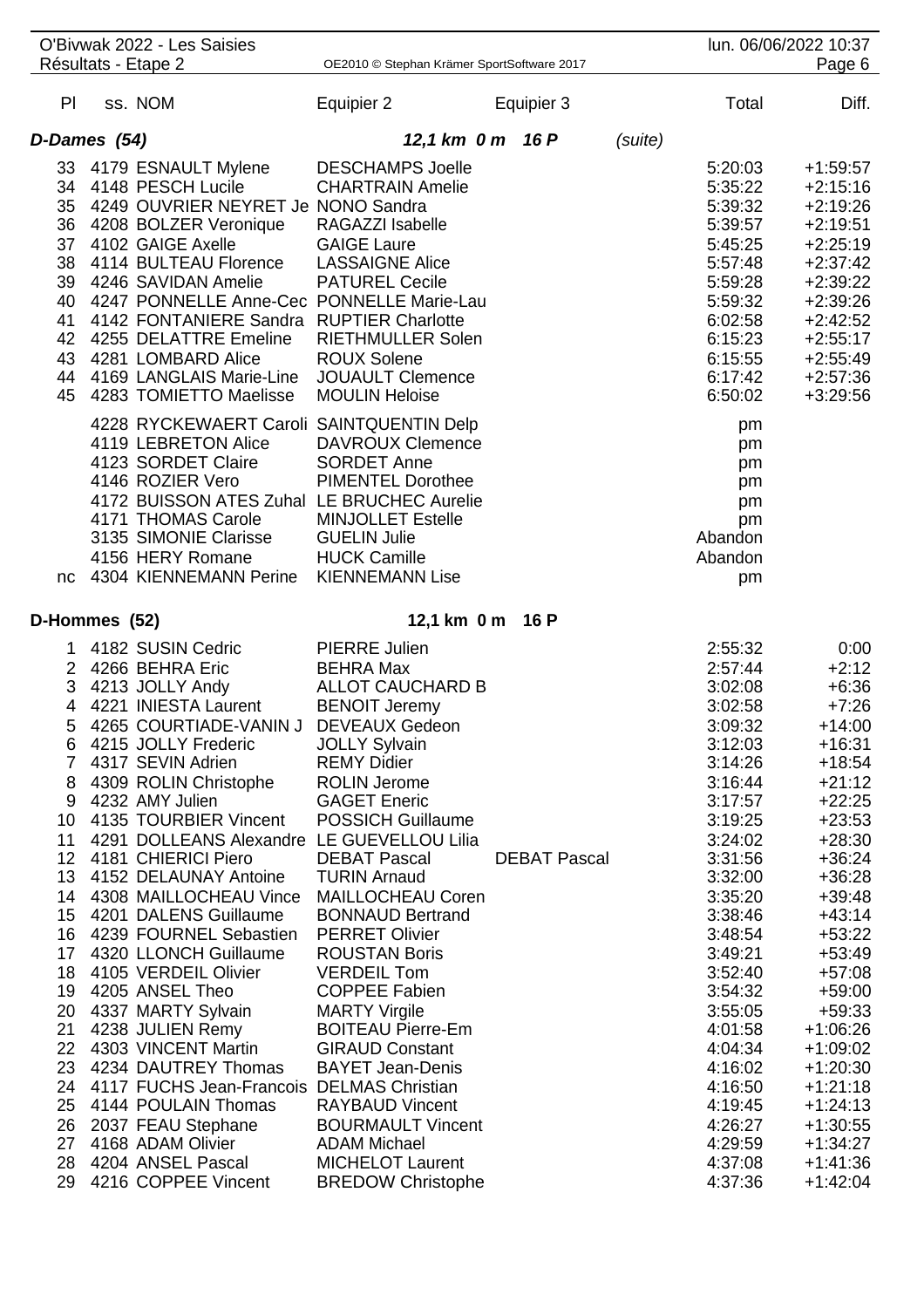|                                                                                                                                 | O'Bivwak 2022 - Les Saisies<br>Résultats - Etape 2                                                                                                                                                                                                                                                                                                                                                                                                                                                                                                                               | OE2010 © Stephan Krämer SportSoftware 2017                                                                                                                                                                                                                                                                                                                                                                                                                                                                                                                                                |            |         |                                                                                                                                                                                                                                                           | lun. 06/06/2022 10:37<br>Page 7                                                                                                                                                                                                                                        |
|---------------------------------------------------------------------------------------------------------------------------------|----------------------------------------------------------------------------------------------------------------------------------------------------------------------------------------------------------------------------------------------------------------------------------------------------------------------------------------------------------------------------------------------------------------------------------------------------------------------------------------------------------------------------------------------------------------------------------|-------------------------------------------------------------------------------------------------------------------------------------------------------------------------------------------------------------------------------------------------------------------------------------------------------------------------------------------------------------------------------------------------------------------------------------------------------------------------------------------------------------------------------------------------------------------------------------------|------------|---------|-----------------------------------------------------------------------------------------------------------------------------------------------------------------------------------------------------------------------------------------------------------|------------------------------------------------------------------------------------------------------------------------------------------------------------------------------------------------------------------------------------------------------------------------|
|                                                                                                                                 |                                                                                                                                                                                                                                                                                                                                                                                                                                                                                                                                                                                  |                                                                                                                                                                                                                                                                                                                                                                                                                                                                                                                                                                                           |            |         |                                                                                                                                                                                                                                                           |                                                                                                                                                                                                                                                                        |
| PI.                                                                                                                             | ss. NOM                                                                                                                                                                                                                                                                                                                                                                                                                                                                                                                                                                          | Equipier 2                                                                                                                                                                                                                                                                                                                                                                                                                                                                                                                                                                                | Equipier 3 |         | Total                                                                                                                                                                                                                                                     | Diff.                                                                                                                                                                                                                                                                  |
| D-Hommes (52)                                                                                                                   |                                                                                                                                                                                                                                                                                                                                                                                                                                                                                                                                                                                  | 12,1 km 0 m 16 P                                                                                                                                                                                                                                                                                                                                                                                                                                                                                                                                                                          |            | (suite) |                                                                                                                                                                                                                                                           |                                                                                                                                                                                                                                                                        |
| 31<br>32<br>33<br>34<br>35<br>36<br>37<br>38<br>40<br>41<br>44                                                                  | 30 4140 IMBAUD Romain<br>4300 FOURNIER Christian<br>4145 PELLE Sebastien<br>4193 DEGRAND Nicolas<br>4134 MICHEL Arnaud<br>4139 PECAL Franck<br>4275 HERAUT Alain<br>4211 MANGAS Jose<br>4220 MORVAN Fabien<br>39 4276 BROCHET Jeremy<br>4252 POINAS Nicolas<br>4224 DESBIOLLES Thibaud PATTY Remy<br>42 4227 PALLUY Thierry<br>43 4133 MORVAN Martial<br>44 3138 HOYAU Christophe<br>3103 DEZILES Laurent                                                                                                                                                                        | <b>IMBAUD Nathanael</b><br><b>DELOS Baptiste</b><br>PELLE Hugo<br>DEGRAND Jean-Bapti<br><b>PANIER Stephane</b><br><b>PECAL Mathieu</b><br><b>GESSEN Nicolas</b><br><b>JOSE David</b><br><b>LOISEAU Romain</b><br><b>MEUNIER Romain</b><br>POINAS Noah<br><b>MARTINEZ Jerome</b><br><b>POULAIN Dominique</b><br><b>SCHNEIDER Stephan</b><br><b>DEZILES Antoine</b>                                                                                                                                                                                                                         |            |         | 4:49:08<br>4:49:15<br>4:49:31<br>4:49:35<br>4:52:31<br>4:55:17<br>4:57:39<br>5:27:53<br>5:30:31<br>5:58:15<br>5:58:31<br>6:06:04<br>6:11:08<br>6:13:58<br>6:28:45<br>6:28:45                                                                              | $+1:53:36$<br>$+1:53:43$<br>$+1:53:59$<br>$+1:54:03$<br>$+1:56:59$<br>$+1:59:45$<br>$+2:02:07$<br>$+2:32:21$<br>$+2:34:59$<br>$+3:02:43$<br>$+3:02:59$<br>$+3:10:32$<br>$+3:15:36$<br>$+3:18:26$<br>$+3:33:13$<br>$+3:33:13$                                           |
|                                                                                                                                 | 4297 LEBLANC Antoine<br>4253 DENOUAL Quentin<br>4219 BIDET Sylvain<br>4274 TISSOT Andre<br>4287 TENEV Preslav<br>4160 MADRIGNAC Yannick BRUNET Alexis<br>4245 GUILLEMOT David                                                                                                                                                                                                                                                                                                                                                                                                    | <b>MORENDIERE Sebas</b><br><b>CAROFF Antoine</b><br><b>ALLA David</b><br><b>ROSSI Elia</b><br><b>ALLOU Adrien</b><br><b>GUILLEMOT Oscar</b>                                                                                                                                                                                                                                                                                                                                                                                                                                               |            |         | pm<br>pm<br>pm<br>Abandon<br>Abandon<br>Abandon<br>Abandon                                                                                                                                                                                                |                                                                                                                                                                                                                                                                        |
|                                                                                                                                 | D-Mixtes (Homme+Dame) (130)                                                                                                                                                                                                                                                                                                                                                                                                                                                                                                                                                      | 12,1 km 0 m 16 P                                                                                                                                                                                                                                                                                                                                                                                                                                                                                                                                                                          |            |         |                                                                                                                                                                                                                                                           |                                                                                                                                                                                                                                                                        |
| $\mathbf 1$<br>4<br>5<br>$\overline{7}$<br>8<br>9<br>10<br>11<br>12<br>13<br>14<br>15<br>16<br>17<br>19<br>20<br>21<br>22<br>23 | 4292 ANDRIEUX Marion<br>2 4260 THIBAULT Camille<br>3 4301 CARON Mathilde<br>4191 LINTZ Jean Baptiste<br>4233 MACIAN Anais<br>6 4225 MASSE Pierrick<br>4126 ERTEL Kelly<br>4336 LEBLANC Michel<br>4177 GOUREAU Nolwenn<br>4263 LEPAILLEUR Leelou<br>4155 LEMAIRE Stanislas<br>4316 MUTREL Soazig<br>4107 BOUTEILLE Damien<br>4192 MARTIN Olivia<br>4186 BUDILLON-RABATEL RIGAUD Quentin<br>4268 MEIGNAUD Maxime<br>4178 MATTON Carole<br>18 4244 PICTON Juliette<br>4199 LETERME Alexandre<br>4150 LEBERT Eloi<br>4257 GERBEL Marion<br>4180 PERRIN David<br>4338 RIGOLLET Agathe | <b>ANDRIEUX Titouan</b><br><b>TEMPELAERE Guillau</b><br><b>LACROIX Timothee</b><br><b>BRUAND Cecile</b><br><b>MACIAN Balbino</b><br><b>CARPREAU Elise</b><br><b>ERTEL Jacques</b><br><b>GIMBERT Juliette</b><br><b>JORT Hugo</b><br><b>LEPAILLEUR Fabien</b><br><b>REAUD Delphine</b><br><b>DREVETON Francois</b><br><b>BOUTEILLE Louise</b><br><b>AYNIE Henri</b><br><b>BIDEGORRY Karine</b><br><b>LEBRUN Flavien</b><br><b>COLLIGNON Antoine</b><br><b>LETERME Philomene</b><br><b>HUGON Gabrielle</b><br><b>MATRINGE Pierre</b><br><b>PERRIN Capucine</b><br><b>CROUVIZIER Olivier</b> |            |         | 3:03:24<br>3:05:11<br>3:05:27<br>3:07:02<br>3:08:17<br>3:10:28<br>3:12:45<br>3:13:55<br>3:15:28<br>3:17:25<br>3:20:00<br>3:22:29<br>3:24:23<br>3:31:58<br>3:34:43<br>3:35:58<br>3:36:44<br>3:38:21<br>3:40:03<br>3:42:52<br>3:45:27<br>3:46:55<br>3:48:25 | 0:00<br>$+1:47$<br>$+2:03$<br>$+3:38$<br>$+4:53$<br>$+7:04$<br>$+9:21$<br>$+10:31$<br>$+12:04$<br>$+14:01$<br>$+16:36$<br>$+19:05$<br>$+20:59$<br>$+28:34$<br>$+31:19$<br>$+32:34$<br>$+33:20$<br>$+34:57$<br>$+36:39$<br>$+39:28$<br>$+42:03$<br>$+43:31$<br>$+45:01$ |
| 24<br>25<br>28                                                                                                                  | 4207 GABOLDE Simon<br>4153 BIGOTTE Sophie<br>26 4194 CLEMENT Delvine<br>27 4240 TRILLAT Richard<br>4262 DENOEUD Quentin                                                                                                                                                                                                                                                                                                                                                                                                                                                          | <b>ROBERT Marjorie</b><br><b>CASEZ Joris</b><br><b>CLEMENT Pierre-Ben</b><br><b>TRILLAT Lou</b><br><b>BUET Marie</b>                                                                                                                                                                                                                                                                                                                                                                                                                                                                      |            |         | 3:48:30<br>3:48:44<br>3:48:54<br>3:52:17<br>3:52:35                                                                                                                                                                                                       | $+45:06$<br>$+45:20$<br>$+45:30$<br>$+48:53$<br>$+49:11$                                                                                                                                                                                                               |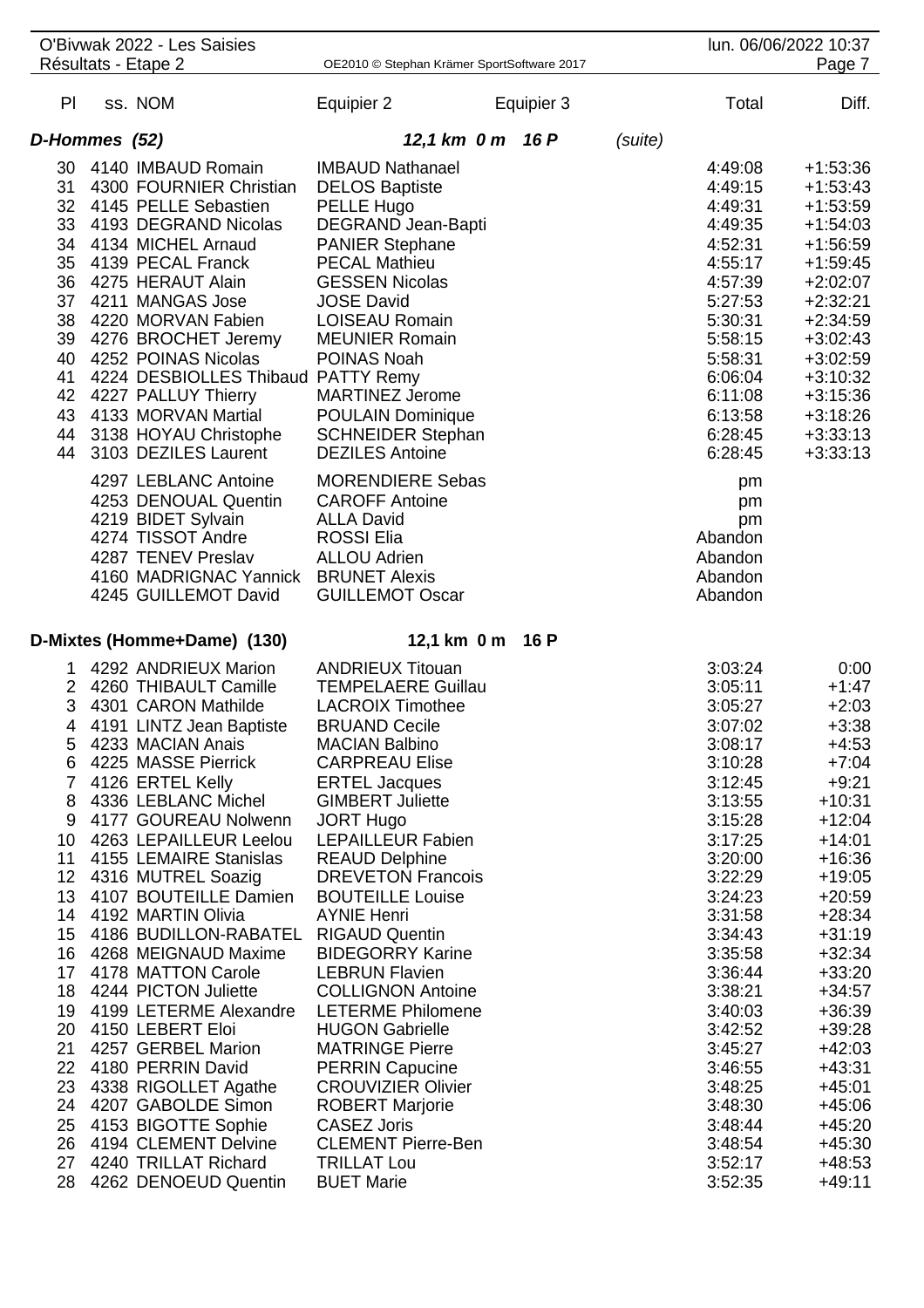|    | O'Bivwak 2022 - Les Saisies               |                                            |            |         |         | lun. 06/06/2022 10:37 |
|----|-------------------------------------------|--------------------------------------------|------------|---------|---------|-----------------------|
|    | Résultats - Etape 2                       | OE2010 © Stephan Krämer SportSoftware 2017 |            |         |         | Page 8                |
| PI | ss. NOM                                   | Equipier 2                                 | Equipier 3 |         | Total   | Diff.                 |
|    | D-Mixtes (Homme+Dame) (130)               | 12,1 km 0 m 16 P                           |            | (suite) |         |                       |
| 29 | 4104 ANDRIEUX Veronique                   | <b>ELION Sebastien</b>                     |            |         | 3:53:16 | $+49:52$              |
| 30 | 4154 DAMANGE Florian                      | <b>DAMANGE Anne</b>                        |            |         | 3:54:38 | $+51:14$              |
| 31 | 4137 MORIN Anne                           | <b>MORIN Pierre</b>                        |            |         | 3:55:13 | $+51:49$              |
| 32 | 4273 ROUX Laetitia                        | <b>PARIS Quentin</b>                       |            |         | 3:55:42 | $+52:18$              |
| 33 | 4151 FREYCHET Thomas                      | <b>FREYCHET Emmanu</b>                     |            |         | 3:56:55 | $+53:31$              |
| 34 | 4241 HAJOST Guillaume                     | <b>HAJOST Aurelie</b>                      |            |         | 3:57:27 | $+54:03$              |
| 35 | 3140 ROUSSET Julien                       | <b>ROUSSET Apolline</b>                    |            |         | 3:59:19 | $+55:55$              |
| 36 | 4231 SANJUAN Stephane                     | <b>SANJUAN Sophie</b>                      |            |         | 3:59:59 | $+56:35$              |
| 37 | 4111 BEVALOT Nicolas                      | <b>BEVALOT Marie</b>                       |            |         | 4:00:35 | $+57:11$              |
| 38 | 4174 BISSON Loise                         | <b>SNAPPE Raphael</b>                      |            |         | 4:03:33 | $+1:00:09$            |
|    | 4305 POMMIER Marie                        |                                            |            |         |         |                       |
| 39 |                                           | <b>ARBOUET Jeremie</b>                     |            |         | 4:06:05 | $+1:02:41$            |
| 40 | 4306 BRETON Emile                         | <b>CATIMEL Charlotte</b>                   |            |         | 4:06:23 | $+1:02:59$            |
| 41 | 4299 FOURNIER Renaud                      | <b>FOURNIER Anouk</b>                      |            |         | 4:06:31 | $+1:03:07$            |
| 42 | 4195 MANGUERO Olivier                     | <b>BEDOUCH Carine</b>                      |            |         | 4:06:39 | $+1:03:15$            |
| 43 | 4259 CONDAMIN Delphine                    | <b>CONDAMIN Guy</b>                        |            |         | 4:08:03 | $+1:04:39$            |
| 44 | 4218 BENSSY Amine                         | <b>GIRARD Isabelle</b>                     |            |         | 4:09:22 | $+1:05:58$            |
| 45 | 4319 RUAULT Audrey                        | <b>RUAULT Emmanuel</b>                     |            |         | 4:10:47 | $+1:07:23$            |
| 46 | 4330 HILAIRE Jean-Christo                 | L HOSTIS Elena                             |            |         | 4:14:41 | $+1:11:17$            |
| 47 | 4141 VILLERET Gaetan                      | <b>ORLHAC Sarah</b>                        |            |         | 4:19:36 | $+1:16:12$            |
| 48 | 4161 MONTAGARD Frederi PELLERIN Stephanie |                                            |            |         | 4:21:11 | $+1:17:47$            |
| 49 | 4329 DELVALLEE Marion                     | <b>GIBERNON Louis</b>                      |            |         | 4:22:24 | $+1:19:00$            |
| 50 | 4293 BASSET Regis                         | <b>BASSET Laurence</b>                     |            |         | 4:25:02 | $+1:21:38$            |
| 51 | 4302 HEGRON Fabien                        | <b>HEGRON Sarah</b>                        |            |         | 4:26:26 | $+1:23:02$            |
| 52 | 4112 LELONG Chloris                       | <b>MENARD Kevin</b>                        |            |         | 4:26:30 | $+1:23:06$            |
| 53 | 4173 AUBERTIN Paul                        | <b>LECOCQ Chloe</b>                        |            |         | 4:26:49 | $+1:23:25$            |
| 54 | 4167 ROUCHON Delphine                     | <b>ROUCHON Pierre-Ale</b>                  |            |         | 4:27:18 | $+1:23:54$            |
| 55 | 4226 SOUBEYRAND Ambr                      | <b>BOURGEAY Joris</b>                      |            |         | 4:29:44 | $+1:26:20$            |
| 56 | 4209 ROBUCHON Gaelle                      | <b>VARGAS Geoffrey</b>                     |            |         | 4:29:46 | $+1:26:22$            |
| 57 | 4212 DUPONT Paul                          | <b>MORLOT Isabelle</b>                     |            |         | 4:30:54 | $+1:27:30$            |
| 58 | 4256 HERNANDEZ Didier                     | <b>DECHAUD Celine</b>                      |            |         | 4:31:00 | $+1:27:36$            |
| 59 | 4113 GOBE Laurent                         | <b>GOBE Sarah</b>                          |            |         | 4:32:50 | $+1:29:26$            |
|    | 60 4318 TAVELLA Laura                     | <b>BOUTEILLE Lionel</b>                    |            |         | 4:37:32 | $+1:34:08$            |
|    | 61 4261 DESVIGNES Chloe                   | RANDAZZO Mickael                           |            |         | 4:39:22 | $+1:35:58$            |
|    | 62 4278 MORIN Alice                       | <b>GONZALEZ Anthony</b>                    |            |         | 4:40:40 | $+1:37:16$            |
| 63 | 4159 BOURDELIN Anne                       | <b>SAPOLIN Theo</b>                        |            |         | 4:43:51 | $+1:40:27$            |
| 64 | 4164 REY Gaelle                           | <b>LENOIR Quentin</b>                      |            |         | 4:44:30 | $+1:41:06$            |
| 65 | 4290 PONCET Clement                       | <b>TISSOT Juliette</b>                     |            |         | 4:44:32 | $+1:41:08$            |
| 66 | 4294 HARVEY Will                          | <b>HARVEY Veronique</b>                    |            |         | 4:48:07 | $+1:44:43$            |
|    | 67 4116 GOUDIN Romain                     | <b>RIDOU Lucie</b>                         |            |         | 4:48:14 | $+1:44:50$            |
| 68 | 4143 TISSEUR Mathieu                      | <b>VILLERET Laetitia</b>                   |            |         | 4:48:51 | $+1:45:27$            |
| 69 | 4202 RODRIGUEZ VAZQU                      | RODRIGUEZ VAZQU                            |            |         | 4:49:15 | $+1:45:51$            |
| 70 | 4288 BENZAID Lina                         | <b>COFFIGNEAU Thoma</b>                    |            |         | 4:51:35 | $+1:48:11$            |
| 71 | 4106 TERPANT Kevin                        | <b>BILLARD Valentine</b>                   |            |         | 4:52:49 | $+1:49:25$            |
| 72 | 4250 HOUOT Benjamin                       | <b>QUILLERY Elsa</b>                       |            |         | 4:53:58 | $+1:50:34$            |
| 73 | 4149 GALEY Mathilde                       | <b>DUVAL Maxime</b>                        |            |         | 4:54:46 | $+1:51:22$            |
| 74 | 4242 CHAPUT Julie                         | <b>SANDELIS Thomas</b>                     |            |         | 4:55:03 | $+1:51:39$            |
| 75 | 4321 TINIERE Romain                       | <b>TINIERE Manon</b>                       |            |         | 4:55:25 | $+1:52:01$            |
| 75 | 4322 TINIERE Frederique                   | <b>TINIERE Gabrielle</b>                   |            |         | 4:55:25 | $+1:52:01$            |
|    | 77 4187 BELLES Anne Lyse                  | <b>BELLES</b> Eric                         |            |         | 4:57:12 | $+1:53:48$            |
| 78 | 4127 COTTET Marine                        | <b>MERCIER Laurent</b>                     |            |         | 5:02:12 | $+1:58:48$            |
| 79 | 4158 CHAN YONG Aurelie                    | <b>BOIVIN Christophe</b>                   |            |         | 5:02:44 | $+1:59:20$            |
| 80 | 3058 DEBRUYNE Laurent                     | RIVOMALA Veronirina                        |            |         | 5:03:22 | $+1:59:58$            |
| 81 | 4324 PAGNAC Remy                          | <b>DINTHEER Loredane</b>                   |            |         | 5:05:43 | $+2:02:19$            |
|    | 82 4325 CUOQ Xavier                       | <b>BRUN Laurianne</b>                      |            |         | 5:06:09 | $+2:02:45$            |
| 83 | 4326 LYOTARD Alexandre                    | <b>FARGETTE Claire</b>                     |            |         | 5:06:34 | $+2:03:10$            |
|    |                                           |                                            |            |         |         |                       |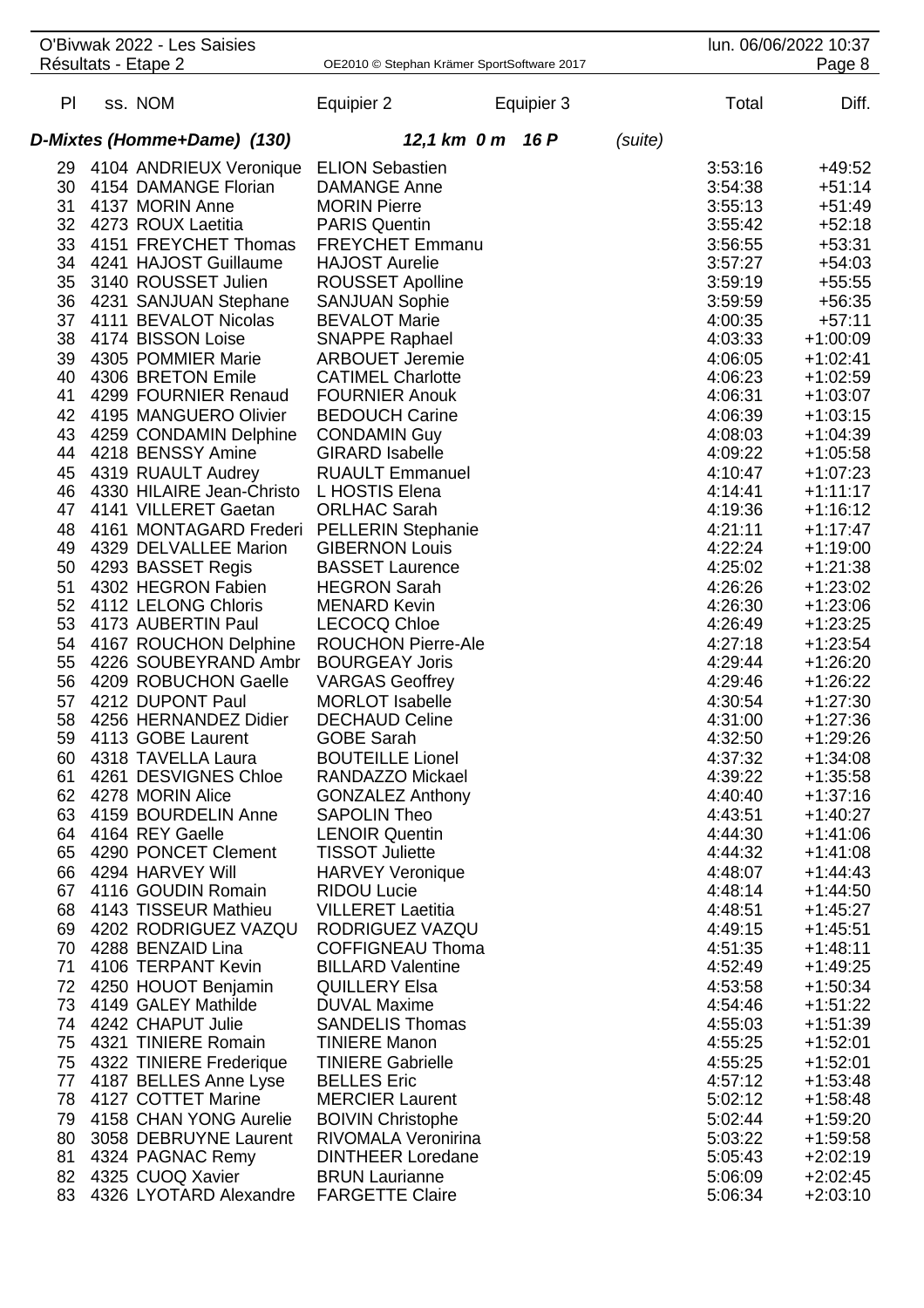|                                                                                                                                                      | O'Bivwak 2022 - Les Saisies                                                                                                                                                                                                                                                                                                                                                                                                                                                                                                                                                                                                                                                                                                                                                                                                                                                                                                                                                                                                                                                                                                                                                                                                                      |                                                                                                                                                                                                                                                                                                                                                                                                                                                                                                                                                                                                                                                                                                                                                                                                                                                                                                                                                                                                                    |                        |         |                                                                                                                                                                                                                                                                                                                                                                                                                                                                                                    | lun. 06/06/2022 10:37                                                                                                                                                                                                                                                                                                                                                                                                                                                      |
|------------------------------------------------------------------------------------------------------------------------------------------------------|--------------------------------------------------------------------------------------------------------------------------------------------------------------------------------------------------------------------------------------------------------------------------------------------------------------------------------------------------------------------------------------------------------------------------------------------------------------------------------------------------------------------------------------------------------------------------------------------------------------------------------------------------------------------------------------------------------------------------------------------------------------------------------------------------------------------------------------------------------------------------------------------------------------------------------------------------------------------------------------------------------------------------------------------------------------------------------------------------------------------------------------------------------------------------------------------------------------------------------------------------|--------------------------------------------------------------------------------------------------------------------------------------------------------------------------------------------------------------------------------------------------------------------------------------------------------------------------------------------------------------------------------------------------------------------------------------------------------------------------------------------------------------------------------------------------------------------------------------------------------------------------------------------------------------------------------------------------------------------------------------------------------------------------------------------------------------------------------------------------------------------------------------------------------------------------------------------------------------------------------------------------------------------|------------------------|---------|----------------------------------------------------------------------------------------------------------------------------------------------------------------------------------------------------------------------------------------------------------------------------------------------------------------------------------------------------------------------------------------------------------------------------------------------------------------------------------------------------|----------------------------------------------------------------------------------------------------------------------------------------------------------------------------------------------------------------------------------------------------------------------------------------------------------------------------------------------------------------------------------------------------------------------------------------------------------------------------|
|                                                                                                                                                      | Résultats - Etape 2                                                                                                                                                                                                                                                                                                                                                                                                                                                                                                                                                                                                                                                                                                                                                                                                                                                                                                                                                                                                                                                                                                                                                                                                                              | OE2010 © Stephan Krämer SportSoftware 2017                                                                                                                                                                                                                                                                                                                                                                                                                                                                                                                                                                                                                                                                                                                                                                                                                                                                                                                                                                         |                        |         |                                                                                                                                                                                                                                                                                                                                                                                                                                                                                                    | Page 9                                                                                                                                                                                                                                                                                                                                                                                                                                                                     |
| PI                                                                                                                                                   | ss. NOM                                                                                                                                                                                                                                                                                                                                                                                                                                                                                                                                                                                                                                                                                                                                                                                                                                                                                                                                                                                                                                                                                                                                                                                                                                          | Equipier 2                                                                                                                                                                                                                                                                                                                                                                                                                                                                                                                                                                                                                                                                                                                                                                                                                                                                                                                                                                                                         | Equipier 3             |         | Total                                                                                                                                                                                                                                                                                                                                                                                                                                                                                              | Diff.                                                                                                                                                                                                                                                                                                                                                                                                                                                                      |
|                                                                                                                                                      | D-Mixtes (Homme+Dame) (130)                                                                                                                                                                                                                                                                                                                                                                                                                                                                                                                                                                                                                                                                                                                                                                                                                                                                                                                                                                                                                                                                                                                                                                                                                      | 12,1 km 0 m                                                                                                                                                                                                                                                                                                                                                                                                                                                                                                                                                                                                                                                                                                                                                                                                                                                                                                                                                                                                        | 16 P                   | (suite) |                                                                                                                                                                                                                                                                                                                                                                                                                                                                                                    |                                                                                                                                                                                                                                                                                                                                                                                                                                                                            |
| 84<br>85<br>86<br>87<br>88<br>89<br>90<br>91<br>92<br>93<br>94<br>95<br>96<br>97<br>98<br>99<br>100<br>101<br>103<br>106<br>109<br>111<br>112<br>113 | 4183 WITTISCHE Michael<br>4175 BELLENGIER Christo<br>4285 TISSOT Melissa<br>4131 BUKOWINSKI Pascal<br>4115 LAMBERTHO Gael<br>4313 ANDRE Margaux<br>4307 TARDY Audrey<br>4270 BODINIER David<br>4272 BODINIER Corinne<br>4217 DOS SANTOS Fernan FLORENT Claire<br>4258 BUTZBACH Thomas<br>4166 GARNIER Etienne<br>4229 CRETEUR Cyril<br>4328 INAN Christophe<br>4295 MARCOUX Romain<br>4124 SCHMETS Benoit<br>4121 BONNARD Christophe BONNARD Sixtine<br>4296 VERGNET Jules<br>102 4210 BAFFERT Renaud<br>4110 PELE Mickael<br>104 4147 HELBO Penelope<br>105 4162 BROSSET Serge<br>4206 BONNERY Gilles<br>107 4214 BENIN L<br>107 4120 BLAY Etienne<br>4223 PATTY Matthieu<br>110 4132 ANDRE Helene<br>4335 RICHARD Yannis<br>3008 DUBRULLE Angelique SALAMON Mathieu<br>3010 VANDEWALLE Lisa<br>114 4170 JOUAULT Amelie<br>115 4108 MONNERON Chloe<br>116 4129 ESPARTEIRO Daniel<br>4254 MAHMOUD Wajih<br>4279 CROS Louis<br>4269 TRAULLE-LAMBELAIN KHADIDE-BOUCHAU<br>4198 FOURNEL Faustine<br>4286 BESQUEUT Swann<br>4271 MASSON Julien<br>4185 DESGACHES Bernard DESGACHES Pauline<br>4189 DESGACHES Elisabet COURBON Dominiqu<br>4136 MACCHI Christophe<br>4138 KERN Karine<br>4196 TATON Paul<br>4130 GRANGE Lucile<br>4184 DECHEPY Emilie | <b>SCANDELLA Celine</b><br><b>BELLENGIER Sabine</b><br><b>BARALLON Nicolas</b><br><b>DIMPRE Aurelie</b><br><b>GARAND Axelle</b><br><b>GOMEZ Julien</b><br><b>MINCK Olivier</b><br><b>BODINIER Julie</b><br><b>BODINIER Thomas</b><br><b>WERST Marlene</b><br><b>MELLA Blandine</b><br><b>CRETEUR Eve</b><br><b>INAN Clarisse</b><br><b>CHATEAU Sarah</b><br><b>VEYSSIERE Karine</b><br><b>VERGERON Laure</b><br><b>BAFFERT Alberte</b><br><b>PELE Fanny</b><br><b>PESCH Antoine</b><br><b>TRISNA Audrey</b><br><b>MARCEL Maryline</b><br><b>BENIN A</b><br><b>CALMEL Marine</b><br><b>PATTY Lylou</b><br><b>POULAIN Viviane</b><br><b>BAJARD Coraline</b><br><b>LAIGLE Romain</b><br><b>MOTTEAU Pierre-Mic</b><br><b>BOURY Charles</b><br><b>ESPARTEIRO Eden</b><br><b>SALOU Emmanuelle</b><br><b>TROUILLET Fanny</b><br><b>GRAEFF Thimothe</b><br><b>WATERMAN Alice</b><br><b>ORDRENNEAU Marg</b><br><b>MACCHI Anouck</b><br><b>KERN Henri</b><br><b>BONNIN Lola</b><br>DE GUINARD DE GE<br><b>ANDREVON Lucas</b> | <b>VANDEWALLE Lisa</b> |         | 5:07:24<br>5:07:43<br>5:08:18<br>5:08:41<br>5:09:10<br>5:11:26<br>5:11:50<br>5:15:53<br>5:16:04<br>5:16:06<br>5:16:18<br>5:17:05<br>5:20:11<br>5:20:30<br>5:27:56<br>5:28:34<br>5:28:44<br>5:30:52<br>5:31:37<br>5:32:34<br>5:35:21<br>5:38:18<br>5:42:06<br>6:03:20<br>6:03:20<br>6:05:43<br>6:13:53<br>6:13:55<br>6:15:28<br>6:15:29<br>6:18:06<br>6:52:17<br>6:55:51<br>pm<br>pm<br>pm<br>pm<br>Abandon<br>Abandon<br>Abandon<br>Abandon<br>Abandon<br>Abandon<br>Abandon<br>Abandon<br>Abandon | $+2:04:00$<br>$+2:04:19$<br>$+2:04:54$<br>$+2:05:17$<br>$+2:05:46$<br>$+2:08:02$<br>$+2:08:26$<br>$+2:12:29$<br>$+2:12:40$<br>$+2:12:42$<br>$+2:12:54$<br>$+2:13:41$<br>$+2:16:47$<br>$+2:17:06$<br>$+2:24:32$<br>$+2:25:10$<br>$+2:25:20$<br>$+2:27:28$<br>$+2:28:13$<br>$+2:29:10$<br>$+2:31:57$<br>$+2:34:54$<br>$+2:38:42$<br>$+2:59:56$<br>$+2:59:56$<br>$+3:02:19$<br>$+3:10:29$<br>$+3:10:31$<br>$+3:12:04$<br>$+3:12:05$<br>$+3:14:42$<br>$+3:48:53$<br>$+3:52:27$ |
|                                                                                                                                                      | 4128 FAURAX Camille                                                                                                                                                                                                                                                                                                                                                                                                                                                                                                                                                                                                                                                                                                                                                                                                                                                                                                                                                                                                                                                                                                                                                                                                                              | <b>LEFEBVRE Gregory</b>                                                                                                                                                                                                                                                                                                                                                                                                                                                                                                                                                                                                                                                                                                                                                                                                                                                                                                                                                                                            |                        |         | Abandon                                                                                                                                                                                                                                                                                                                                                                                                                                                                                            |                                                                                                                                                                                                                                                                                                                                                                                                                                                                            |
| E-Dames (37)                                                                                                                                         |                                                                                                                                                                                                                                                                                                                                                                                                                                                                                                                                                                                                                                                                                                                                                                                                                                                                                                                                                                                                                                                                                                                                                                                                                                                  | 10,2 km 0 m 14 P                                                                                                                                                                                                                                                                                                                                                                                                                                                                                                                                                                                                                                                                                                                                                                                                                                                                                                                                                                                                   |                        |         |                                                                                                                                                                                                                                                                                                                                                                                                                                                                                                    |                                                                                                                                                                                                                                                                                                                                                                                                                                                                            |
|                                                                                                                                                      | $EOMZ$ DDOV Ariona                                                                                                                                                                                                                                                                                                                                                                                                                                                                                                                                                                                                                                                                                                                                                                                                                                                                                                                                                                                                                                                                                                                                                                                                                               | CARTIER MOULIN CH. BOCHE Amois                                                                                                                                                                                                                                                                                                                                                                                                                                                                                                                                                                                                                                                                                                                                                                                                                                                                                                                                                                                     |                        |         | 0.10.EE                                                                                                                                                                                                                                                                                                                                                                                                                                                                                            | 0.00                                                                                                                                                                                                                                                                                                                                                                                                                                                                       |

| 5017 PROY Ariane                         | CARTIER-MOULIN Ch ROCHE Amaia |               | 2:42:55 | 0:00     |
|------------------------------------------|-------------------------------|---------------|---------|----------|
| 2 5118 CETRE Marion                      | BERTHAUD Manon                |               | 2.47.27 | $+4.32$  |
| 3 5121 CHATFIGNER-LETIN CHATFIGNER-LETIN |                               |               | 2.57.31 | +14:36   |
| 4 5002 LAFORCE Gaelle                    | VAUDEY Charlotte              | VAUDEY Louise | 2.58.12 | $+15.17$ |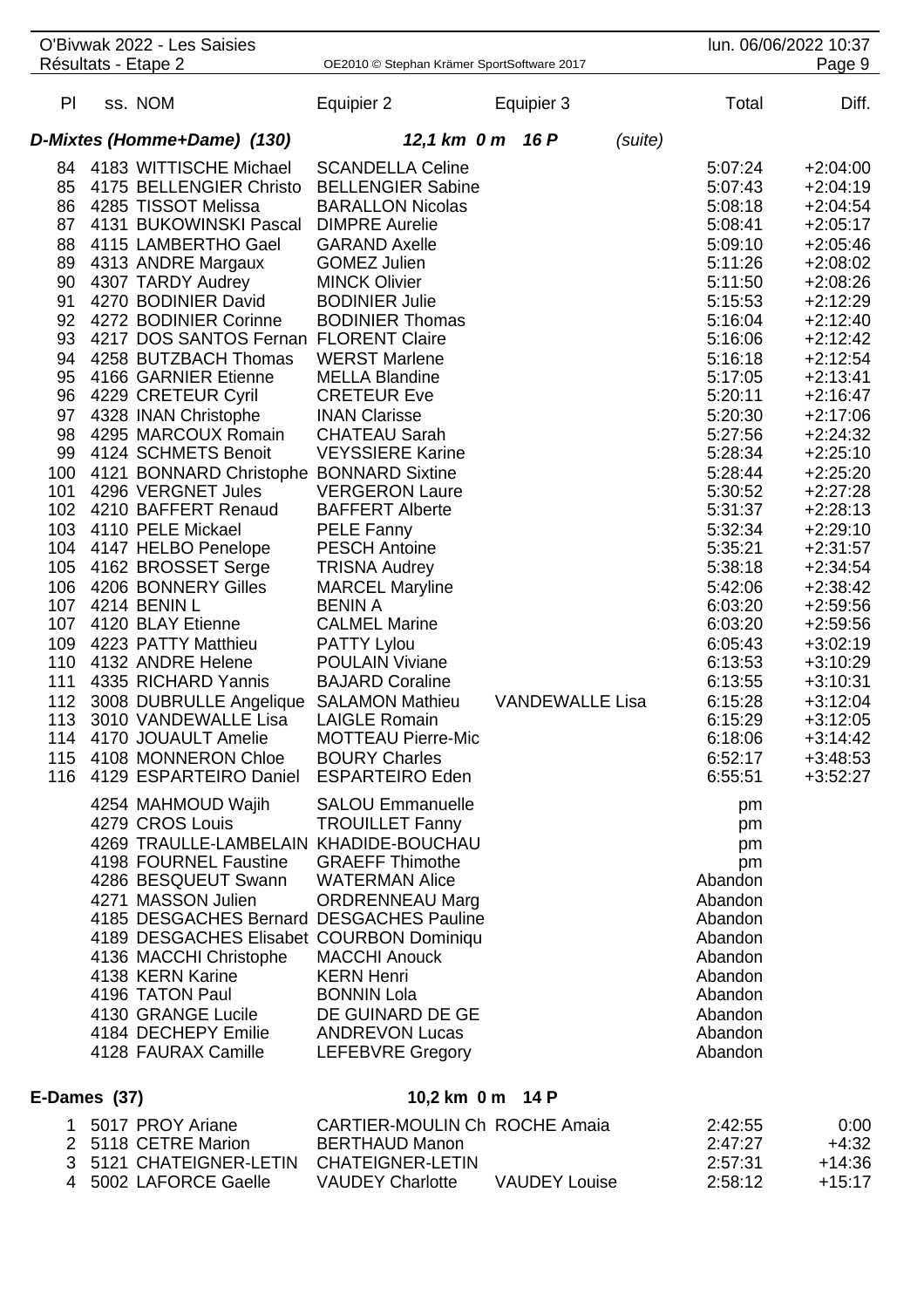|                | O'Bivwak 2022 - Les Saisies<br>Résultats - Etape 2                     | OE2010 © Stephan Krämer SportSoftware 2017   |                          |         |                    | lun. 06/06/2022 10:37<br>Page 10 |
|----------------|------------------------------------------------------------------------|----------------------------------------------|--------------------------|---------|--------------------|----------------------------------|
|                |                                                                        |                                              |                          |         |                    |                                  |
| PI             | ss. NOM                                                                | Equipier 2                                   | Equipier 3               |         | Total              | Diff.                            |
| E-Dames (37)   |                                                                        | 10,2 km 0 m 14 P                             |                          | (suite) |                    |                                  |
|                | 5 5145 MONCAREY Emilie                                                 | <b>CADIOU Marine</b>                         |                          |         | 2:59:41            | $+16:46$                         |
| 6              | 5170 MATHIAN Alais                                                     | <b>HOUOT Elise</b>                           |                          |         | 3:00:17            | $+17:22$                         |
| $\overline{7}$ | 5149 MORER Sophie                                                      | <b>LOPERA Stephanie</b>                      |                          |         | 3:26:32            | $+43:37$                         |
| 8              | 5117 ARSEGUEL Clara                                                    | <b>ARSEGUEL Solene</b>                       |                          |         | 3:27:45            | $+44:50$                         |
| 9              | 5182 FELIERS Corinne                                                   | <b>FELIERS Lise</b>                          |                          |         | 3:28:31            | $+45:36$                         |
| 10             | 5165 CHABANCE Anne                                                     | <b>CHABANCE Lucile</b>                       |                          |         | 3:30:10            | $+47:15$                         |
| 11             | 5167 GINTZBURGER Veron ZACAR Laurence                                  |                                              |                          |         | 3:34:27            | $+51:32$                         |
| 12             | 3052 DELALANDE Clarisse                                                | <b>BLEUSE Estelle</b>                        |                          |         | 3:42:29            | $+59:34$                         |
| 13             | 5112 ROCH Sophie                                                       | <b>BOUVIER Line</b>                          |                          |         | 3:45:14            | $+1:02:19$                       |
| 14             | 5013 NAUCHE Marion                                                     | <b>DESORMEAUX Alice</b>                      | <b>TESTI Marie</b>       |         | 3:53:47            | $+1:10:52$                       |
| 15             | 5169 BREUILLY Marine                                                   | <b>GUAQUIERE Aline</b>                       |                          |         | 3:54:20            | $+1:11:25$                       |
| 16             | 5144 CASTILLO XARGAY S NOVION DUCASSOU                                 |                                              |                          |         | 3:55:54            | $+1:12:59$                       |
| 17             | 5101 COURIVAUD Veroniqu ROBERT-ORBLIN Ca                               |                                              |                          |         | 3:58:32            | $+1:15:37$                       |
| 18             | 5187 GERACI Sandra                                                     | <b>BIGOT Lise</b>                            |                          |         | 4:07:09            | $+1:24:14$                       |
| 19             | 5178 CARON Solene                                                      | <b>COQUET Claire</b>                         |                          |         | 4:18:24            | $+1:35:29$                       |
| 20             | 5012 JAN Vanessa                                                       | <b>NICLOT Elea</b>                           | <b>NICLOT Candice</b>    |         | 4:20:05            | $+1:37:10$                       |
| 21             | 5006 ARCHINARD Marie                                                   | <b>GUIRONNET Celine</b>                      | <b>ROCHEREUX Coralie</b> |         | 4:21:37            | $+1:38:42$                       |
| 22             | 5162 BIZOUARD Camille                                                  | <b>GUILLAUME Thaliana</b>                    |                          |         | 4:24:49            | $+1:41:54$                       |
| 23             | 5131 MADRANGES Maelys                                                  | <b>MESSY Alexandra</b>                       |                          |         | 4:26:52            | $+1:43:57$                       |
| 24             | 5020 ALLAIX Athena                                                     | <b>STEINMETZ Anaelle</b>                     | <b>SAM Mazarine</b>      |         | 4:27:13            | $+1:44:18$                       |
| 25             | 5183 FELLOUS-CROUZET                                                   | <b>CHALAND Fanny</b>                         |                          |         | 4:35:50            | $+1:52:55$                       |
| 26             | 5146 DELAMEA Sabine                                                    | <b>BOCQUENE Aurelie</b>                      | <b>DELAMEA Sabine</b>    |         | 4:38:51            | $+1:55:56$                       |
| 27             | 5180 BRISPOT Laura                                                     | <b>SAAS Melanie</b>                          |                          |         | 4:45:50            | $+2:02:55$                       |
| 28             | 5156 CHERRIER Sabine                                                   | <b>SEVIN Anne-Sophie</b>                     |                          |         | 4:48:55            | $+2:06:00$                       |
| 29             | 5154 FOSSE Cecilia                                                     | <b>FOSSE Jade</b>                            |                          |         | 5:03:24            | $+2:20:29$                       |
| 30             | 5014 DUPIRE Nelia                                                      | <b>MARTIN Catherine</b>                      | <b>CHAZERAND Carolin</b> |         | 5:12:14            | $+2:29:19$                       |
| 31             | 5174 MARENATI Stella                                                   | ABBAD EL ANDALOU                             |                          |         | 5:43:09            | $+3:00:14$                       |
|                | 3069 CHEVALIER Alexia                                                  | <b>FAUCONNOT Ornella</b>                     |                          |         | pm                 |                                  |
|                | 5203 DESMAILLET Roxane                                                 | <b>PERON Lucile</b>                          |                          |         | pm                 |                                  |
|                | 3130 MENVIEL Berengere                                                 | <b>MENVIEL OLLINET E</b>                     |                          |         | pm                 |                                  |
|                | 5173 AOUNIL Kenza                                                      | <b>CHAMAKH Kaina</b>                         |                          |         | pm                 |                                  |
|                | 5172 ADEL Chahinez                                                     | <b>CHAZEAU Audrey</b>                        |                          |         | Abandon            |                                  |
|                | 5184 HAGNIER Mathilde                                                  | <b>GRILLET Johanna</b>                       |                          |         | Abandon            |                                  |
| E-Hommes (23)  |                                                                        | 10,2 km 0 m 14 P                             |                          |         |                    |                                  |
|                |                                                                        |                                              |                          |         |                    |                                  |
|                | 1 5158 CARTIER-MOULIN OII CARTIER-MOULIN PI<br>2 5030 GOBILLOT Nicolas | <b>GOBILLOT Thomas</b>                       |                          |         | 2:13:04<br>2:33:48 | 0:00<br>$+20:44$                 |
|                |                                                                        |                                              | <b>GOBILLOT Jacques</b>  |         |                    |                                  |
| 3              | 5177 BARBET Mayeul<br>5105 LESENNE Mathieu                             | <b>BARBET Jules</b><br><b>LESENNE Alexis</b> |                          |         | 2:35:47<br>2:54:26 | $+22:43$<br>$+41:22$             |
| 4<br>5         | 5142 BIRINGER Stephane                                                 | <b>BIRINGER Titouan</b>                      |                          |         | 3:03:03            | $+49:59$                         |
| 6              | 5155 COLLET Pierrick                                                   | <b>COLLET Mathis</b>                         | <b>COLLET Mathis</b>     |         | 3:07:07            | $+54:03$                         |
| $\overline{7}$ | 5123 CLAUDIN Benoit                                                    | <b>CLAUDIN Guillaume</b>                     |                          |         | 3:08:42            | $+55:38$                         |
| 8              | 5135 MARCHESCHI Stepha RONJON Etienne                                  |                                              |                          |         | 3:11:19            | $+58:15$                         |
| 9              | 5147 MONGE Damien                                                      | <b>TRELIN Charles</b>                        |                          |         | 3:11:53            | $+58:49$                         |
| 10             | 5104 RICHARDOT Jerome                                                  |                                              |                          |         | 3:12:21            | $+59:17$                         |
| 11             | 5113 DESOUTTER Frederi                                                 | RICHARDOT Benjami<br><b>DESOUTTER Malo</b>   |                          |         | 3:17:41            | +1:04:37                         |
|                | 12 5140 DECOEUR Thomas                                                 | <b>DECOEUR Arthur</b>                        |                          |         | 3:25:12            | $+1:12:08$                       |
|                | 13 5011 GRENIER Nolhan                                                 | <b>GRENIER Guilhem</b>                       | <b>POMEON Baptiste</b>   |         | 3:27:39            | $+1:14:35$                       |
|                | 14 5168 THUET Boris                                                    | <b>BOURDOIS RISSE T</b>                      |                          |         | 3:31:41            | $+1:18:37$                       |
|                | 15 5004 BRETTE Laurent                                                 | <b>BRETTE Ethan</b>                          | <b>BRETTE Axel</b>       |         | 3:35:19            | $+1:22:15$                       |
|                | 16 5164 HAYER Nicolas                                                  | <b>DUHAGON Vincent</b>                       | <b>HAYER Stephanie</b>   |         | 3:35:51            | $+1:22:47$                       |
|                | 17 5029 PEZEYRE Christophe PEZEYRE Alexandre                           |                                              | <b>TATIN Ghyslain</b>    |         | 3:41:27            | $+1:28:23$                       |
| 18             | 5106 JOLY Cyril                                                        | <b>JOLY Mathias</b>                          |                          |         | 3:54:45            | $+1:41:41$                       |
|                |                                                                        |                                              |                          |         |                    |                                  |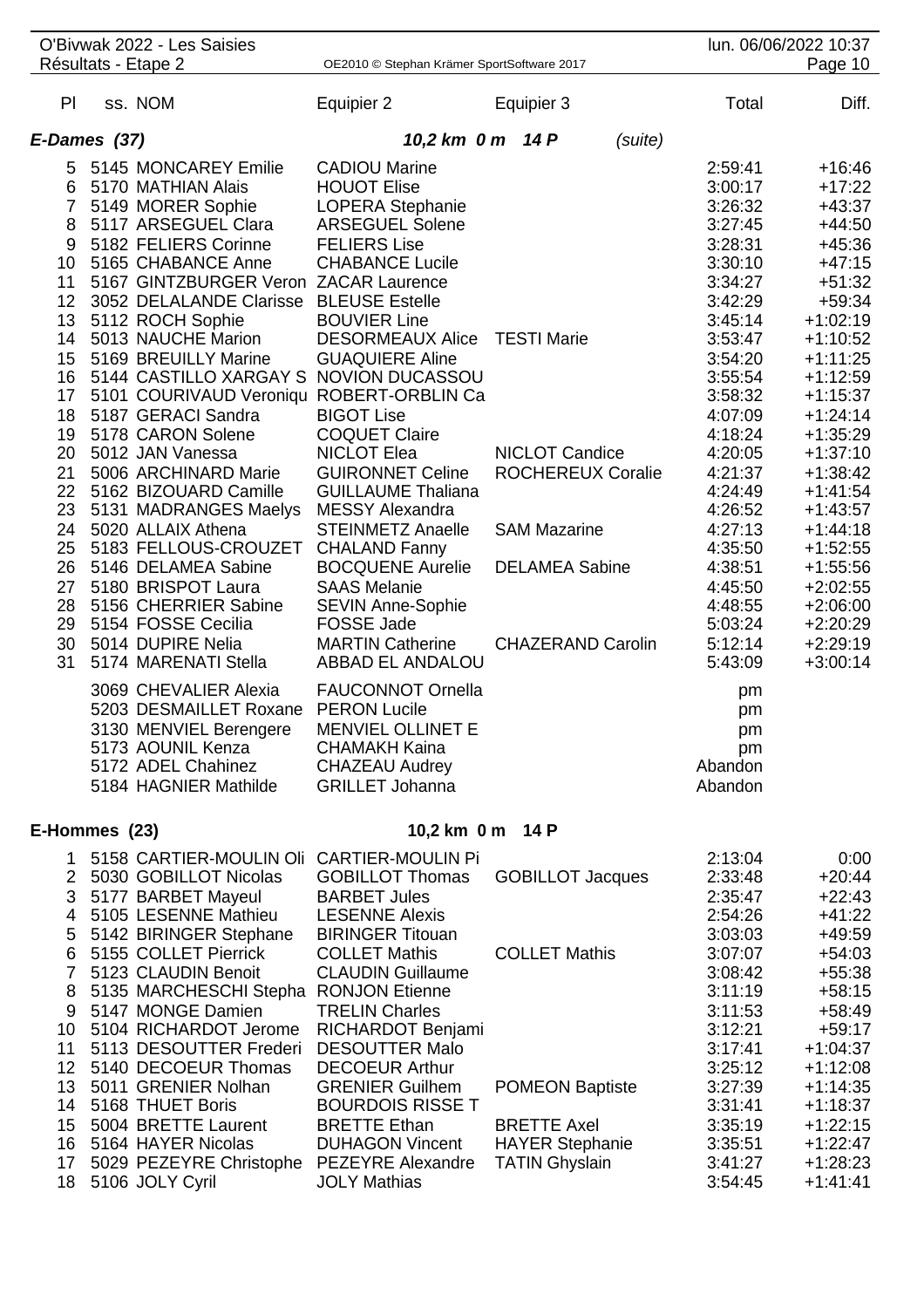| O'Bivwak 2022 - Les Saisies<br>Résultats - Etape 2 |  |                                                              |                                                    |                           | lun. 06/06/2022 10:37<br>Page 11 |                      |  |
|----------------------------------------------------|--|--------------------------------------------------------------|----------------------------------------------------|---------------------------|----------------------------------|----------------------|--|
|                                                    |  |                                                              | OE2010 © Stephan Krämer SportSoftware 2017         |                           |                                  |                      |  |
| PI                                                 |  | ss. NOM                                                      | Equipier 2                                         | Equipier 3                | Total                            | Diff.                |  |
| E-Hommes (23)                                      |  |                                                              | 10,2 km 0 m 14 P                                   | (suite)                   |                                  |                      |  |
| 19                                                 |  | 5021 LE GOFF Jean-Franc                                      | ROSMY LE GOFF Pa ROSMY LE GOFF Vic                 |                           | 3:54:57                          | $+1:41:53$           |  |
|                                                    |  | 20 5205 POUCHOL Cyril                                        | <b>VERNAY Mathis</b>                               | <b>VALENTIN / LOU</b>     | 4:12:44                          | $+1:59:40$           |  |
| 21                                                 |  | 5161 BIZOUARD Arnaud                                         | <b>ROUMIGUIE Cyril Luig</b>                        |                           | 4:42:22                          | $+2:29:18$           |  |
|                                                    |  | 22 5108 LAUTIER Vincent                                      | <b>LAUTIER Valentin</b>                            |                           | 4:55:58                          | $+2:42:54$           |  |
|                                                    |  | 5150 SCHMIDT Pierre-Antoi CHARLES Armand                     |                                                    |                           | Abandon                          |                      |  |
|                                                    |  | E-Mixtes (Homme+Dame) (61)                                   | 10,2 km 0 m 14 P                                   |                           |                                  |                      |  |
| 1                                                  |  | 5026 PONCET Claudine                                         | VION-DELPHIN Baptis VION-DELPHIN Thom              |                           | 2:12:52                          | 0:00                 |  |
| $\overline{2}$                                     |  | 5005 LAGNEAU Julien                                          | <b>LAGNEAU Marielle</b>                            | <b>LAGNEAU Basile</b>     | 2:24:02                          | $+11:10$             |  |
| 3                                                  |  | 5202 MATHIAN Timothe                                         | <b>DELGADO Clement</b>                             | <b>BEREZIAT M &amp; X</b> | 2:24:43                          | $+11:51$             |  |
| 4                                                  |  | 5018 GLAPA Noemie                                            | <b>GAGNIERE Estelle</b>                            | <b>GLAPA David</b>        | 2:27:50                          | $+14:58$             |  |
| 5                                                  |  | 5163 CORBIC Virginie                                         | <b>ROUX CORBIC Arthu</b>                           |                           | 2:39:04                          | $+26:12$             |  |
| 6                                                  |  | 5019 GUILLE Celine                                           | <b>FRESSARD Valerie</b>                            | <b>CHILLET Christophe</b> | 2:46:13                          | $+33:21$             |  |
| $\overline{7}$                                     |  | 5189 LENOBLE Christophe LENOBLE Tiphaine                     |                                                    |                           | 2:46:30                          | $+33:38$             |  |
| 8                                                  |  | 5159 CHAUVIER Maelle                                         | <b>BONNARD Jordy</b>                               |                           | 2:47:09                          | $+34:17$             |  |
| 9                                                  |  | 5111 TILMONT Juliette                                        | <b>GUIHARD Benjamin</b>                            |                           | 2:47:35                          | $+34:43$             |  |
|                                                    |  | 10 5143 MAZIMANN Vincent                                     | <b>BIRINGER Elea</b>                               |                           | 2:48:16                          | $+35:24$             |  |
| 11                                                 |  | 5153 MULLER Serge                                            | <b>MULLER Marion</b>                               |                           | 2:49:51                          | $+36:59$             |  |
|                                                    |  | 12 5157 CASTILLO Sylvie                                      | <b>PARZYCH Matheis</b>                             |                           | 2:50:44                          | $+37:52$             |  |
| 13                                                 |  | 5176 BUFFET-EYMARD Ce BUFFET Tom                             |                                                    |                           | 2:57:59                          | $+45:07$             |  |
|                                                    |  | 14 5134 FOUCARD Yoann                                        | <b>PILLOT Clara</b>                                |                           | 2:59:45                          | $+46:53$             |  |
|                                                    |  | 15 5110 SOUBRENIE Alexandr DEMARE Hugo                       |                                                    |                           | 3:00:18                          | $+47:26$             |  |
| 16                                                 |  | 5016 LIOGIER Catherine                                       | <b>LIOGIER Alexandre</b>                           | <b>LIOGIER Philippe</b>   | 3:01:00                          | $+48:08$             |  |
|                                                    |  | 17 5160 BELLON Alice                                         | <b>BELLON Noe</b>                                  |                           | 3:01:30                          | $+48:38$             |  |
| 18                                                 |  | 5133 RIBAULT Herve                                           | <b>RIBAULT Anne</b>                                |                           | 3:03:38                          | $+50:46$             |  |
| 19<br>20                                           |  | 5007 MARTINEZ Jean-Chris MARTINEZ Marie Laur MARTINEZ Noemie |                                                    |                           | 3:04:06                          | $+51:14$<br>$+53:28$ |  |
| 21                                                 |  | 5127 GROSBOST Remi<br>5028 JACQUES Sandrine                  | <b>GROSBOST Marie Ag</b><br><b>JACQUES Thibaut</b> | <b>BOITIAT Noe</b>        | 3:06:20<br>3:07:04               | $+54:12$             |  |
| 22                                                 |  | 5008 AZZOPARDI Cendrine CHAMPANGE Kylian                     |                                                    | <b>CHAMPANGE Axel</b>     | 3:09:28                          | $+56:36$             |  |
| 23                                                 |  | 5132 COURTIAL Aurelien                                       | <b>PESCIA Marianne</b>                             |                           | 3:11:47                          | $+58:55$             |  |
|                                                    |  | 24 5152 STORI Nicolas                                        | <b>STORI Catherine</b>                             |                           | 3:12:17                          | $+59:25$             |  |
| 25                                                 |  | 5136 RONJON Sylvain                                          | <b>RONJON Solene</b>                               |                           | 3:12:36                          | $+59:44$             |  |
| 26                                                 |  | 5193 UNAL Sebastien                                          | <b>UNAL Elisa</b>                                  |                           | 3:13:30                          | $+1:00:38$           |  |
| 27                                                 |  | 5010 ASTIGARRAGA Cedri ASTIGARRAGA Adelin ASTIGARRAGA Elyne  |                                                    |                           | 3:21:08                          | $+1:08:16$           |  |
| 28                                                 |  | 5188 MAHE Angeline                                           | <b>KUNTZ Maxime</b>                                |                           | 3:24:23                          | $+1:11:31$           |  |
| 29                                                 |  | 5151 LE GARGASSON Mari MEUNIER Nicolas                       |                                                    |                           | 3:25:34                          | $+1:12:42$           |  |
| 30                                                 |  | 5115 TRIBOLLET Pascal                                        | <b>TRIBOLLET Salome</b>                            |                           | 3:26:11                          | $+1:13:19$           |  |
| 31                                                 |  | 5128 PERDRIAT Delphine                                       | <b>LOPES David</b>                                 |                           | 3:27:10                          | $+1:14:18$           |  |
| 32                                                 |  | 5009 JACOMY Eric                                             | <b>JACOMY Celia</b>                                | <b>BELLENGIER Marie</b>   | 3:27:24                          | $+1:14:32$           |  |
| 33                                                 |  | 5003 DAKOWSKI Mathieu                                        | <b>DAKOWSKI Gaetan</b>                             | <b>FOUSSAT Stephanie</b>  | 3:29:10                          | $+1:16:18$           |  |
| 34                                                 |  | 5109 SEGALEN Jean-Bapti                                      | <b>GROSHENS Sophie</b>                             |                           | 3:39:20                          | $+1:26:28$           |  |
| 35                                                 |  | 5141 EGLIZOT Brice                                           | <b>GOEMANS Juliette</b>                            |                           | 3:40:13                          | $+1:27:21$           |  |
| 36                                                 |  | 5171 VAN DER HEIJDE Mar BONHOMME Christell                   |                                                    |                           | 3:41:06                          | $+1:28:14$           |  |
| 37                                                 |  | 5139 HERAUT Lucas                                            | <b>HERAUT Anais</b>                                |                           | 3:41:10                          | $+1:28:18$           |  |
|                                                    |  | 38 5137 GERMAINE Cyril                                       | <b>VOURC H Lucie</b>                               |                           | 3:41:55                          | $+1:29:03$           |  |
|                                                    |  | 39 5015 DORFFNER Frederic DORFFNER Anne-La                   |                                                    | <b>DORFFNER Edmee</b>     | 3:42:21                          | $+1:29:29$           |  |
| 40                                                 |  | 5001 CHARDON Jerome                                          | <b>MAZOYER Celine</b>                              | <b>MAZOYER Christoph</b>  | 3:51:20                          | $+1:38:28$           |  |
| 41                                                 |  | 5204 RIFFAUD Jerome                                          | <b>PARZYCH Nellie</b>                              | PARZYCH / RIFFAUD         | 3:53:28                          | $+1:40:36$           |  |
|                                                    |  | 42 5179 CHATAGNIER Philippe CHATAGNIER Anne                  |                                                    |                           | 3:55:35                          | $+1:42:43$           |  |
| 43                                                 |  | 5122 BESSARD Rejane                                          | <b>ADAM Olivier</b>                                |                           | 3:56:11                          | $+1:43:19$           |  |
| 44                                                 |  | 5129 BELLET Mathis                                           | <b>NOURI Lucile</b>                                |                           | 3:59:06                          | $+1:46:14$           |  |
| 45                                                 |  | 5185 NOYER Emma                                              | <b>JOSSO Heloise</b>                               |                           | 3:59:31                          | $+1:46:39$           |  |
| 46                                                 |  | 5130 CARRON Jean-Philipp CARRON Rachel                       |                                                    |                           | 4:03:55                          | $+1:51:03$           |  |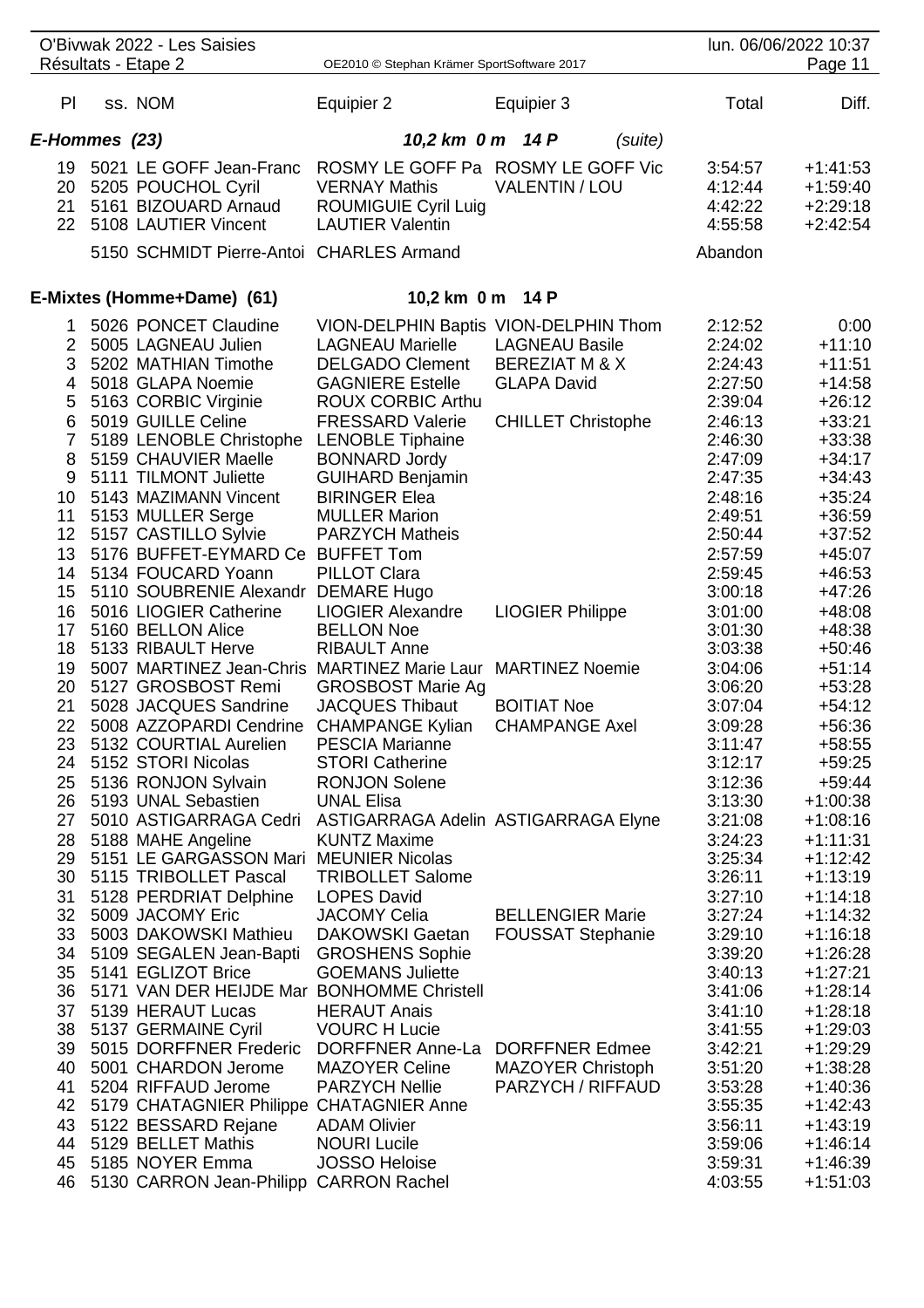| O'Bivwak 2022 - Les Saisies                                                                                                                                                                                                                                                                        |                                                                                                                                                                                                                                                            | lun. 06/06/2022 10:37                      |                                                                                                            |                                                                                                                                          |  |
|----------------------------------------------------------------------------------------------------------------------------------------------------------------------------------------------------------------------------------------------------------------------------------------------------|------------------------------------------------------------------------------------------------------------------------------------------------------------------------------------------------------------------------------------------------------------|--------------------------------------------|------------------------------------------------------------------------------------------------------------|------------------------------------------------------------------------------------------------------------------------------------------|--|
| Résultats - Etape 2                                                                                                                                                                                                                                                                                |                                                                                                                                                                                                                                                            | OE2010 © Stephan Krämer SportSoftware 2017 |                                                                                                            | Page 12                                                                                                                                  |  |
| ss. NOM<br>PI                                                                                                                                                                                                                                                                                      | Equipier 2                                                                                                                                                                                                                                                 | Equipier 3                                 | Total                                                                                                      | Diff.                                                                                                                                    |  |
| E-Mixtes (Homme+Dame) (61)                                                                                                                                                                                                                                                                         | 10,2 km 0 m 14 P                                                                                                                                                                                                                                           | (suite)                                    |                                                                                                            |                                                                                                                                          |  |
| 5175 MOURLON Alexandra<br>47<br>5166 GEOFFROY Baptiste<br>48<br>5201 CHAPELIER Laurent<br>49<br>5186 GRAIL Emilie<br>50<br>5119 KUBES Pierre<br>51<br>5120 HUSER Laurene<br>52<br>5116 REGNAULT Laurent<br>53<br>5027 GRUFFAZ Marie<br>54<br>5107 LAUTIER Julien<br>55<br>5114 COSSON Gerard<br>56 | <b>BOUTIN Etienne</b><br><b>BERARD Sandie</b><br><b>FREMONT Flora</b><br><b>BERTIN Virgile</b><br><b>GUYON Mathilde</b><br><b>BERTHEAU Fabien</b><br><b>REGNAULT Florence</b><br><b>BOITIAT Tino</b><br><b>LAUTIER Caroline</b><br><b>COSSON Francoise</b> | CHAPELIER--F L & F<br><b>GOY Laurent</b>   | 4:11:28<br>4:14:22<br>4:34:11<br>4:37:22<br>4:39:07<br>4:39:31<br>4:49:42<br>4:58:00<br>4:58:10<br>5:04:39 | $+1:58:36$<br>$+2:01:30$<br>$+2:21:19$<br>$+2:24:30$<br>$+2:26:15$<br>$+2:26:39$<br>$+2:36:50$<br>$+2:45:08$<br>$+2:45:18$<br>$+2:51:47$ |  |
| 5022 FOURNIER Coline<br>5125 TITTON Doriane<br>5124 DUHAGON Jean-Jacq<br>5138 SEMMARTIN Thomas<br>3106 ROBERT Coralie<br>nc<br>H-Dames (24)                                                                                                                                                        | <b>FOURNIER Lila</b><br><b>GOUZY Guilhem</b><br><b>DUHAGON Sylvie</b><br><b>MEINRAD Valentine</b><br>NIEDERMEYER Yann<br>10,2 km 0 m                                                                                                                       | PEREZ Jose<br>14 P                         | pm<br>pm<br>Abandon<br>Abandon<br>4:50:22                                                                  | $+2:37:30$                                                                                                                               |  |
|                                                                                                                                                                                                                                                                                                    |                                                                                                                                                                                                                                                            |                                            |                                                                                                            |                                                                                                                                          |  |

## 8115 AGNOLY Rachel CARPREAU Cecile<br>8012 BABOULAZ Emilie PRIEUR Marie Laure PRIEUR Eva Bien réalisé 8012 BABOULAZ Emilie PRIEUR Marie Laure<br>8156 BAUMERT Caroline DUMONT My-Linh 8156 BAUMERT Caroline DUMONT My-Linh 6156 BAUMERT Caroline DUMONT My-Linh 6132 BLAIS Caroline 8132 BLAIS Caroline 8133 BONNEL Florence BLAIS Juliette **BRAIS ENGLISSE** Bien réalisé 8158 BRIGLIA Celine CHARBERET Karine<br>8131 CHABUEL Charlotte VAUJANY Gaelle **abs** Bien réalisé 8131 CHABUEL Charlotte VAUJANY Gaelle 8155 CHARTIER Elisabeth CHARTIER Elsa Bien réalisé 8102 CHEVALIER Caroline CREMADES Nathalie Bien réalisé<br>8023 DE LORENA Matilde DE LORENA Madalen DE LORENA Sofia Abandon DE LORENA Madalen DE LORENA Sofia 8137 DELEGLISE Laetitia PICARD Marie<br>8117 DION Armelle Bien DEBAT Peggy Bien réalisé 8117 DION Armelle **DEBAT Peggy Bien and Armelian Contract Contract Contract Contract Contract Contract Contract Contract Contract Contract Contract Contract Contract Contract Contract Contract Contract Contract Contract Co** 8122 FOREST Barbara LORENTZ Karine **pm** pm 8134 GERARD Nadege MEY Astrid **Bigger Contract Contract Contract Contract Contract Contract Contract Contract Contract Contract Contract Contract Contract Contract Contract Contract Contract Contract Contract Contract Cont** 8014 JACOTY Joelle PRABEL Sandra GRABIT Coralie Bien réalisé<br>8146 JAILLARD Marine GAUTREAU Mathilde Bien réalisé 8146 JAILLARD Marine GAUTREAU Mathilde Contract de Bien réalisé 8145 JOURDAN Fabienne JOURDAN Cecile **Bien and Search and Search Property** Bien réalisé 8143 MARQUIS Sabrina HADJADJ Myriam Abandon 8127 MARTINEU Chantal RUFFIOT Megane **Bien and State and State Bien réalisé** 8106 MICHEL Anne Sophie MICHEL Soline Bien réalisé 8004 MOUTARDE DESBR MOUTARDE Marie-Au MOUTARDE KHALID Bien réalisé 8009 RICHARD Elisabeth BOUCLIER Charlotte BOUCLIER Aude Bien réalisé<br>8008 SCHIEBER Anne Hele SCHIEBER Alix HOUEL-MASSET Em Bien réalisé 8008 SCHIEBER Anne Hele SCHIEBER Alix 8018 THIMONIER Agnes FOURNEL Anouk HOPP Blandine Bien réalisé

## 8153 CHARTIER Pierre CHARTIER Fantin<br>8005 COSTEA Viorel COSTEA Victor COSTEA Luca Bien réalisé 8005 COSTEA Viorel COSTEA Victor COSTEA Luca 8130 DOMPMARTIN Jerom DOMPMARTIN Louis<br>8011 LE NOTRE Francois SEGUR Vincent GODEFROY Thibaut Bien réalisé 8011 LE NOTRE Francois 8028 MARTINEAU Vincent COUCHON Johany PITIOT Robin Bien réalisé 8002 MOSSET Eric RENOU Vincent PAGNOD / NICOLAS Bien réalisé<br>8120 PAILLARD Laurent PAILLARD Palmyre Bien réalisé 8120 PAILLARD Laurent PAILLARD Palmyre Castless Bien réalisé 8157 PERGOD Cecile PERGOD Arthur<br>8029 PONTRE Lucas DES HAYS Valerie DES HAYS DE GASS abs 8029 PONTRE Lucas DES HAYS Valerie DES HAYS DE GASS abs 8123 SADOVYKH Andrey SADOVYKH Philippe abs

## **H-Hommes (11) 10,2 km 0 m 14 P**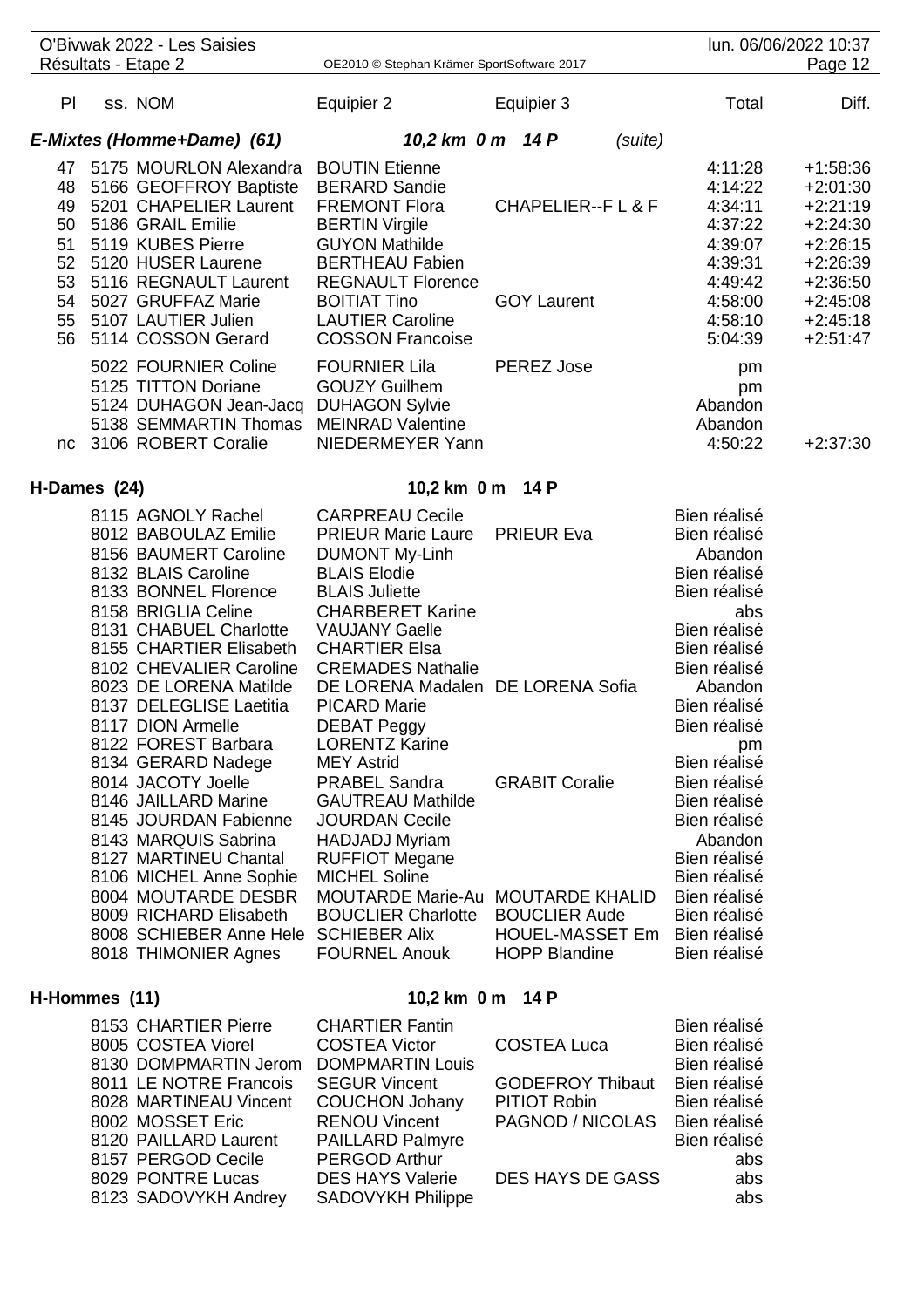| O'Bivwak 2022 - Les Saisies                                                                                                                                                                                                                                         |                                                                                                                                                                                                                                                           |                                                                                                                                                            | lun. 06/06/2022 10:37                                                                                                                                |         |
|---------------------------------------------------------------------------------------------------------------------------------------------------------------------------------------------------------------------------------------------------------------------|-----------------------------------------------------------------------------------------------------------------------------------------------------------------------------------------------------------------------------------------------------------|------------------------------------------------------------------------------------------------------------------------------------------------------------|------------------------------------------------------------------------------------------------------------------------------------------------------|---------|
| Résultats - Etape 2                                                                                                                                                                                                                                                 | OE2010 © Stephan Krämer SportSoftware 2017                                                                                                                                                                                                                |                                                                                                                                                            |                                                                                                                                                      | Page 13 |
| PI<br>ss. NOM                                                                                                                                                                                                                                                       | Equipier 2                                                                                                                                                                                                                                                | Equipier 3                                                                                                                                                 | Total                                                                                                                                                | Diff.   |
| H-Hommes (11)                                                                                                                                                                                                                                                       | 10,2 km 0 m 14 P                                                                                                                                                                                                                                          | (suite)                                                                                                                                                    |                                                                                                                                                      |         |
| 8150 SERINE Thibaut                                                                                                                                                                                                                                                 | <b>VACCARO Jonathan</b>                                                                                                                                                                                                                                   |                                                                                                                                                            | Bien réalisé                                                                                                                                         |         |
| H-Mixtes (Homme+Dame) (60)                                                                                                                                                                                                                                          | 10,2 km 0 m 14 P                                                                                                                                                                                                                                          |                                                                                                                                                            |                                                                                                                                                      |         |
| 8114 ANDRIEUX Victor<br>8141 AREF Michelle<br>8006 AUBERT Lionel<br>8016 AUTIE Celine<br>8151 BERNARD Lea<br>8126 BERU Marion<br>8109 BIGUENET Loic<br>8124 BONNET Sebastien<br>8136 CANALS Amaury<br>8140 CANTALOUBE Xavier LEBLOND Karine<br>8204 CHARTIER Celine | <b>ANDRIEUX Stephanie</b><br><b>PETITJEAN Regis</b><br><b>AUBERT Noe</b><br><b>LINET Lucas</b><br><b>LADAVIER Loic</b><br><b>GEFFROY Robin</b><br><b>BIGUENET Sandrine</b><br><b>BONNET Stephanie</b><br><b>SEVILLA Laetitia</b><br><b>CHARTIER Cyril</b> | <b>AUBERT Juliette</b><br><b>LINET Yael</b><br><b>CHARTIER N &amp; B</b>                                                                                   | Bien réalisé<br>Bien réalisé<br>Bien réalisé<br>Bien réalisé<br>Abandon<br>abs<br>Bien réalisé<br>Bien réalisé<br>Bien réalisé<br>Bien réalisé<br>pm |         |
| 8142 COROMPT Virginie<br>8107 DANIEL Gregory<br>8021 DARBOURET Martin<br>8020 DARBOURET Myriam VEROT Nicolas<br>8026 DE JOUSSINEAU Alba BARRIOT Gabriel<br>8152 DE LA SERRAZ Tang<br>8113 DENAT Alban<br>8025 DESELAIE Clara                                        | <b>GONCALVES Jose</b><br><b>DANIEL Eloise</b><br><b>MAS Perrine</b><br><b>VALIN Jade</b><br><b>CAU Christine</b><br><b>PAGES Matthieu</b>                                                                                                                 | <b>DARBOURET Leonie</b><br><b>VEROT Mathis</b><br><b>BARRIOT Morgane</b><br><b>DANIEL Mathilde</b>                                                         | Bien réalisé<br>Bien réalisé<br>Bien réalisé<br>Bien réalisé<br>Abandon<br>Bien réalisé<br>Bien réalisé<br>Bien réalisé                              |         |
| 8128 DOMPMARTIN Flavie<br>8024 DURET Olivier<br>8104 FONLUPT Philippe<br>8105 FRICK Nathalie                                                                                                                                                                        | <b>REBOURS Lucas</b><br><b>DURET Pauline</b><br><b>FONLUPT Margaux</b><br><b>FRICK Baptiste</b>                                                                                                                                                           | <b>DURET Colette</b>                                                                                                                                       | Bien réalisé<br>Bien réalisé<br>Bien réalisé<br>Bien réalisé                                                                                         |         |
| 8003 FRICK Sebastien<br>8112 GAL Berengere<br>8206 GASTINEAU Lydie<br>8103 GAUTHIER Vivian<br>8108 GENIN Gerard<br>8135 GLAPA Marie-Line                                                                                                                            | <b>FRICK Emilie</b><br><b>HUSS Laura</b><br><b>RAIMBAULT Marielle</b><br><b>ANCIAN Isabelle</b><br><b>FEVRE Marie Christin</b><br><b>GLAPA Frederic</b>                                                                                                   | <b>FRICK Camille</b><br><b>FREMONDIERE A &amp;</b>                                                                                                         | Bien réalisé<br>Bien réalisé<br>Bien réalisé<br>Bien réalisé<br>abs<br>abs                                                                           |         |
| 8015 GUERIN Frederic<br>8148 GUIBERT Julie<br>8019 HANTZ Richard<br>8201 HEYDEL Arnaud<br>8147 JAILLARD Lucie                                                                                                                                                       | <b>GUERIN Zely</b><br><b>PINTO Mathieu</b><br><b>HANTZ Leila</b><br><b>HEYDEL Baptiste</b><br><b>LEGUET Tristan</b>                                                                                                                                       | <b>CHAPELOT Amandin</b><br><b>REYNAUD Mael</b><br><b>HANTZ Nawelle</b><br><b>HEYDEL M &amp; C</b>                                                          | Bien réalisé<br>Bien réalisé<br>Bien réalisé<br>pm<br>Bien réalisé                                                                                   |         |
| 8007 LAPORTE Yvon<br>8144 LEJON-JOSSENT Lou GARNIER Bastien<br>8207 LIBERT Cedric<br>8208 MARCHAND Eric<br>8110 MERLE Jerome                                                                                                                                        | <b>LAPORTE Joanne</b><br><b>BAILLEUL Sophie</b><br><b>MARCHAND Lilou</b><br><b>MERLE Carine</b>                                                                                                                                                           | <b>LAPORTE Laurene</b><br>LIBERT C & A<br><b>MARCHAND H &amp; F</b>                                                                                        | Bien réalisé<br>Bien réalisé<br>Bien réalisé<br>abs<br>Bien réalisé                                                                                  |         |
| 8203 NARDI Patrick<br>8001 NICOLAS Lea<br>8205 OUBRIER Stephane<br>8022 PAGAT Philippe<br>8013 PAILLARD Olivier<br>8202 PENEZ Damien<br>8119 POIRIER Anne<br>8125 PROST Christian<br>8027 REYNAUD Emmanuel REYNAUD Mael                                             | <b>RAGOT Caroline</b><br><b>GIRALDE MOSSET V</b><br><b>DUPUY Alice</b><br><b>PAGAT Marie-Line</b><br><b>PAILLARD Stephan</b><br>PENEZ Sonya<br><b>POIRIER Sebastien</b><br><b>MARCEL Chantal</b>                                                          | NARDIC&C<br>MAISONNEUVE / DU<br><b>OUBRIER E &amp; R</b><br><b>PAGAT Stephanie</b><br><b>PAILLARD Colyne</b><br>PENEZ Enzo & Pablo<br><b>REYNAUD Nerys</b> | Bien réalisé<br>Bien réalisé<br>Bien réalisé<br>Bien réalisé<br>Bien réalisé<br>Bien réalisé<br>Bien réalisé<br>Abandon<br>Bien réalisé              |         |
| 8159 RICHARD Francoise<br>8138 RODOT Nathalie<br>8010 RONAT Flavien                                                                                                                                                                                                 | <b>RICHARD Gilles</b><br><b>FORGET Bertrand</b><br><b>CEUILLERON Elvire</b>                                                                                                                                                                               | <b>SELMAN Claire</b>                                                                                                                                       | pm<br>Abandon<br>Abandon                                                                                                                             |         |